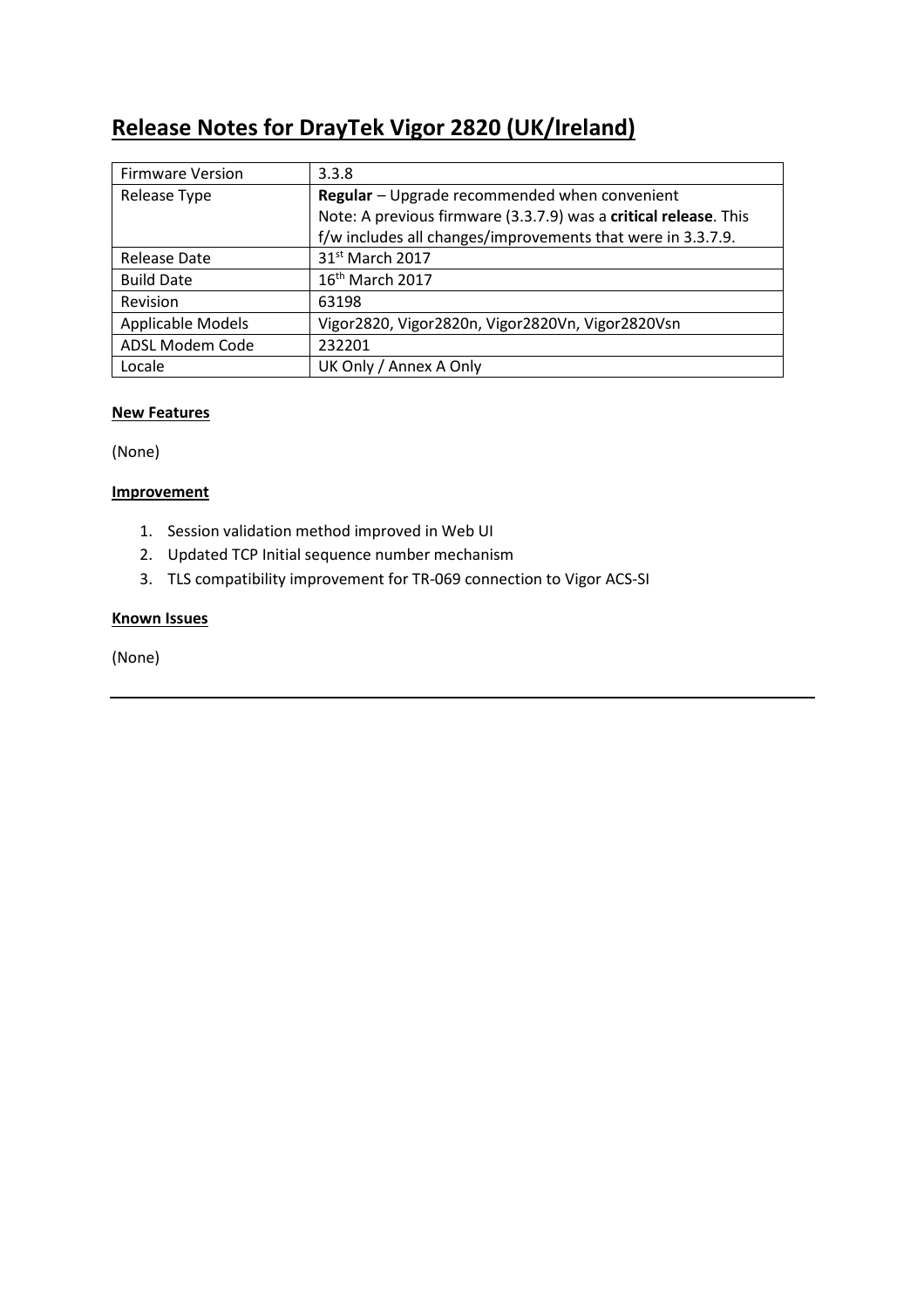# **Firmware File Types**

The ZIP file contains the firmware with two different file extensions, .ALL and .RST. The firmware is identical but the RST file contains factory default settings. If you install the ALL file, your router will retain all existing settings. If you use the RST file, all settings will be wiped from your router.

# **NOTE: ADSL Modem Codes**

- For general purpose usage on UK lines, modem code 232201 is recommended.
- For ADSL2+ Annex M lines, the latest modem code 2471201 is suggested.
- For line speeds of less than 4Mbps, on lower quality lines a modem code with more conservative parameters, 211801 is suggested

# **Upgrade Instructions**

It is recommended that you take a configuration backup prior to upgrading the firmware. This can be done from the router's system maintenance menu.

To upgrade firmware, select *'firmware upgrade'* from the router's system maintenance menu and select the correct file. Ensure that you select the ALL file unless you want to wipe out your router's settings back to factory default.

**Firewall System Maintenance System Status Login Page Greeting Configuration Backup Firmware Upgrade** Modem Code Upgrade **Activation** 

# **Manual Upgrade**

 If you cannot access the router's menu, you can put the router into 'TFTP' mode by holding the RESET whilst turning the unit on and then use the Firmware Utility. That will enable TFTP mode. TFTP mode is indicated by all LEDs flashing. This mode will also be automatically enabled by the router if there is a firmware/settings abnormality. Upgrading from the web interface is easier and recommended – this manual mode is only needed if the web interface is inaccessible.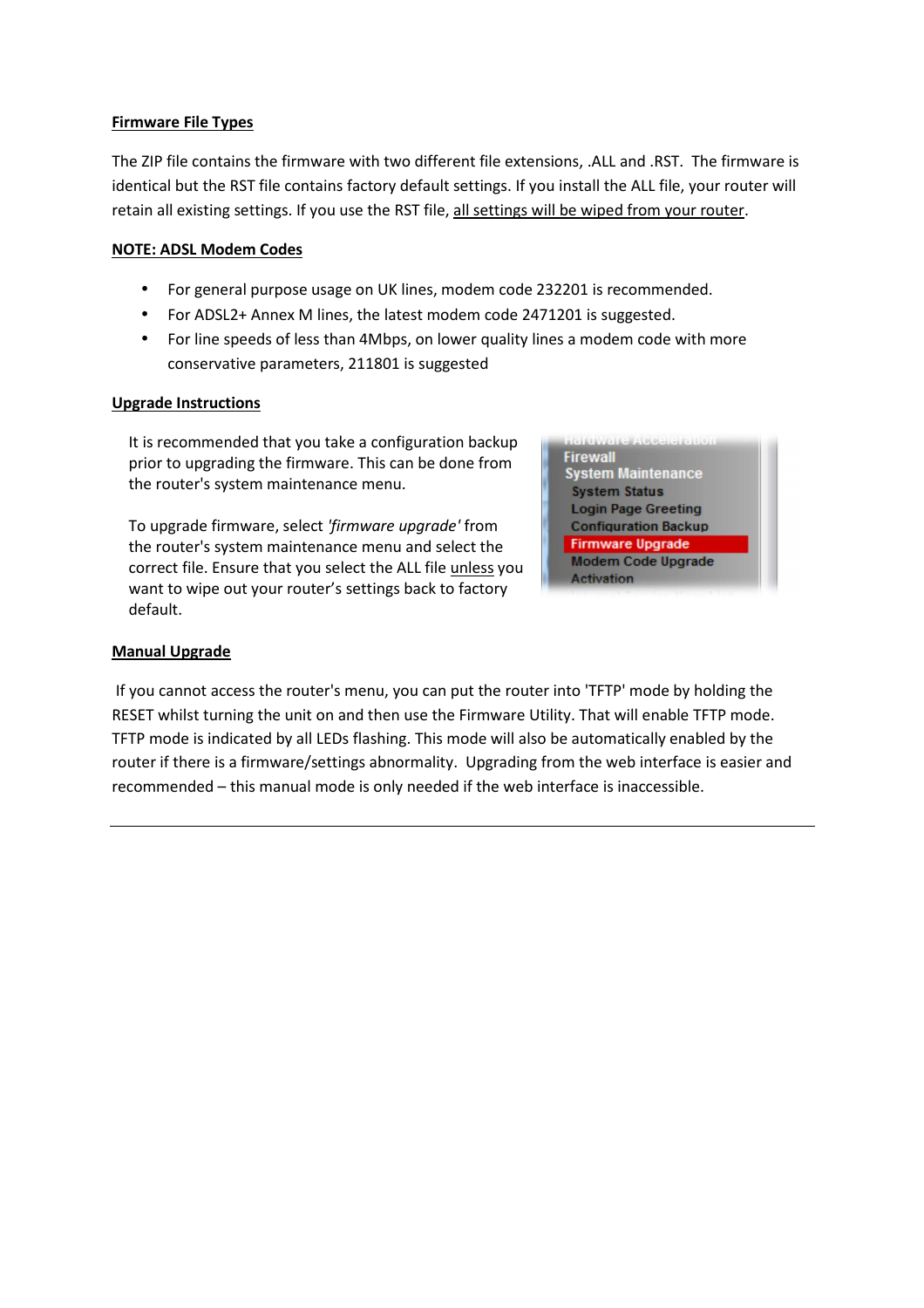| <b>Firmware Version</b> | 3.3.7.9                                          |
|-------------------------|--------------------------------------------------|
| Release Type            | Critical - Upgrade recommended immediately       |
| <b>Release Date</b>     | 28 <sup>th</sup> December 2016                   |
| <b>Build Date</b>       | 6 <sup>th</sup> December 2016                    |
| Revision                | 61059                                            |
| Applicable Models       | Vigor2820, Vigor2820n, Vigor2820Vn, Vigor2820Vsn |
| ADSL Modem Code         | 232201                                           |
| Locale                  | UK Only / Annex A Only                           |

(None)

# **Improvement**

1. Security improvements including one or more considered critical.

# **Known Issues**

(None)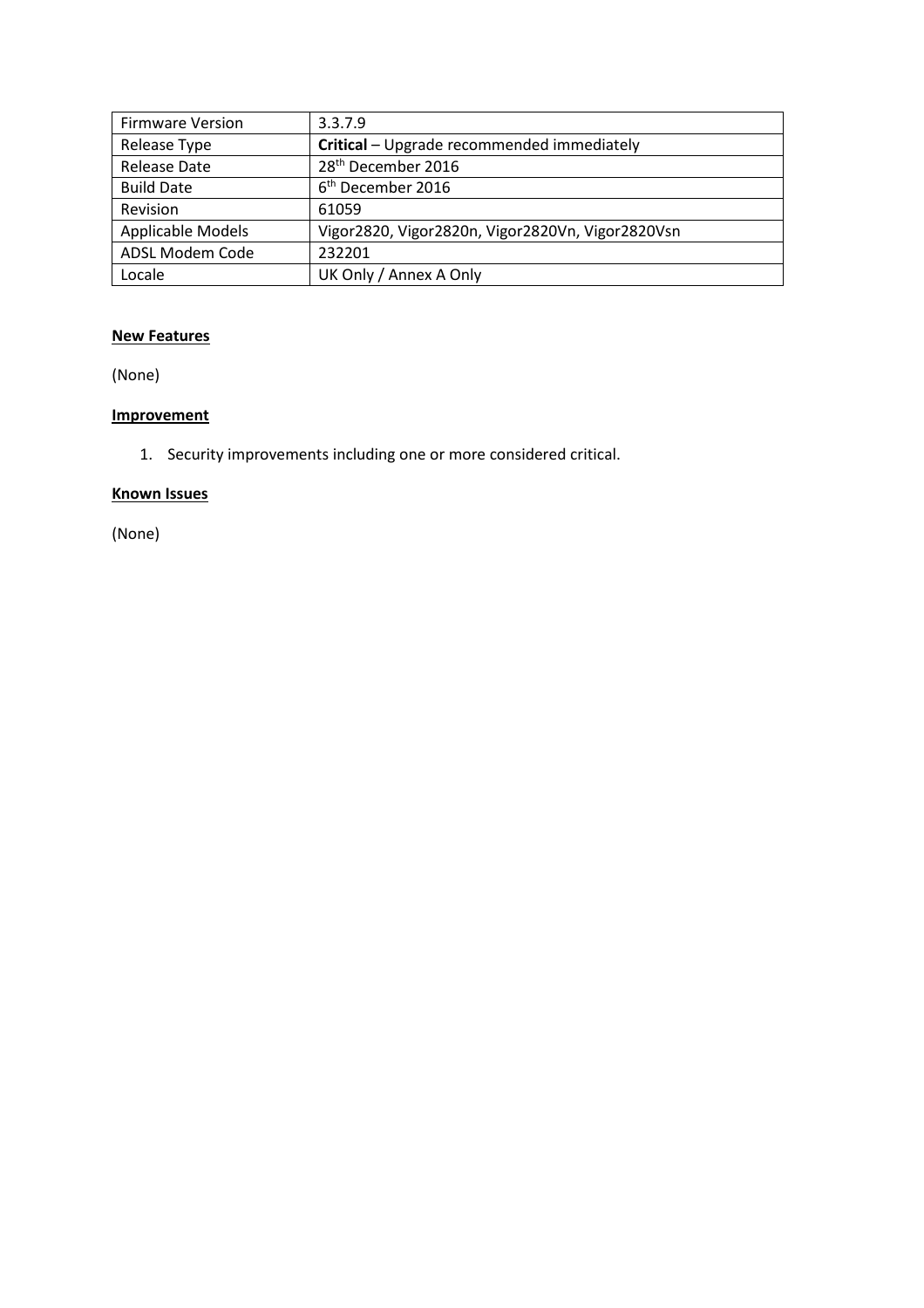| <b>Firmware Version</b>  | 3.3.7.8                                          |
|--------------------------|--------------------------------------------------|
| Release Date             | 4th March 2016                                   |
| <b>Build Date</b>        | 18th February 2016                               |
| <b>Applicable Models</b> | Vigor2820, Vigor2820n, Vigor2820Vn, Vigor2820Vsn |
| ADSL Modem Code          | 232201                                           |
| Locale                   | UK Only / Annex A Only (inc UK Annex M)          |

(None)

# **Improvement**

1. Firewall - Session Control - session limit issue resolved

# **Known Issues**

(None)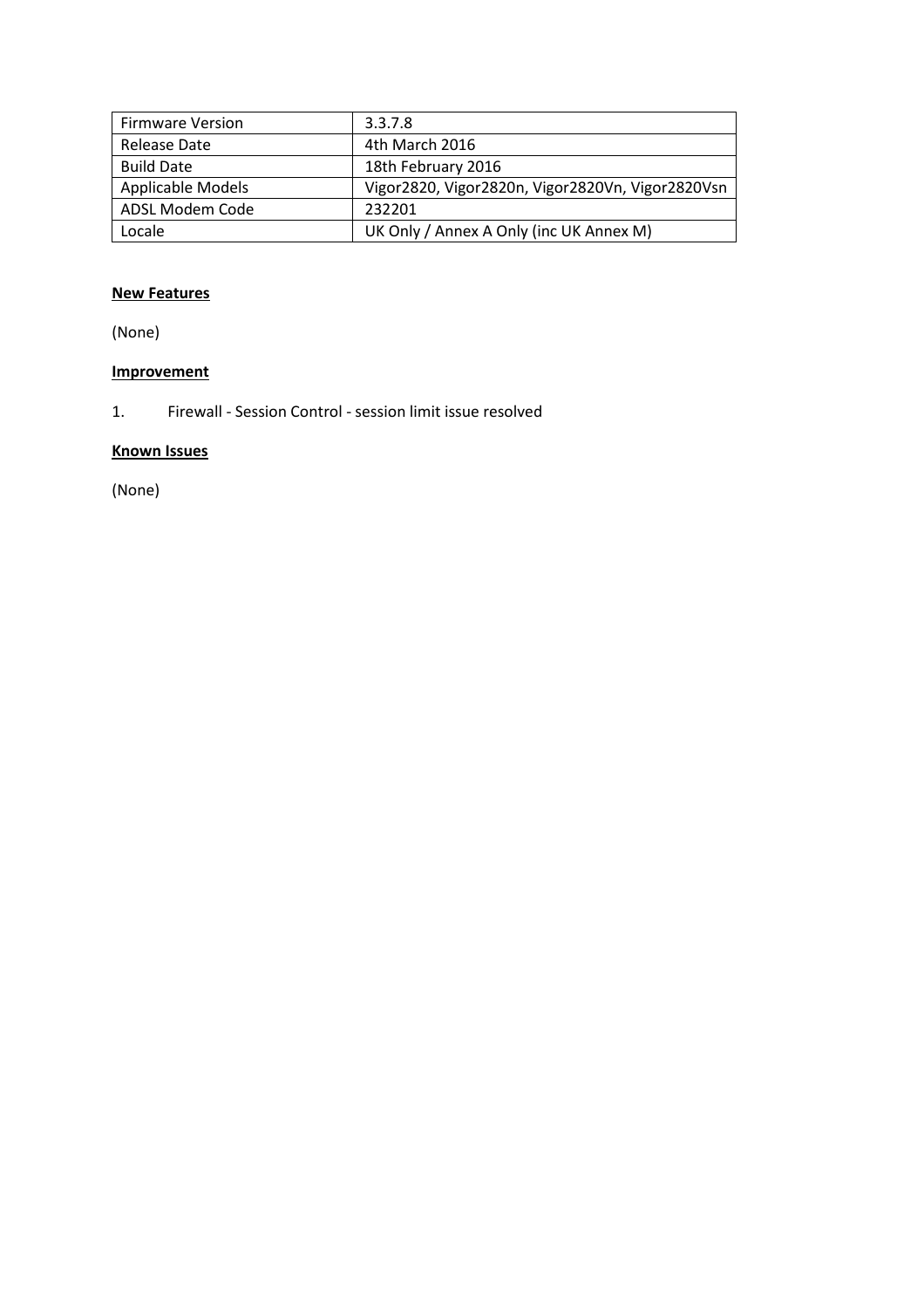| <b>Firmware Version</b>  | 3.3.7.7                                          |
|--------------------------|--------------------------------------------------|
| Release Date             |                                                  |
| <b>Build Date</b>        | 6th January 2016                                 |
| <b>Applicable Models</b> | Vigor2820, Vigor2820n, Vigor2820Vn, Vigor2820Vsn |
| ADSL Modem Code          | 232201                                           |
| Locale                   | UK Only / Annex A Only (inc UK Annex M)          |

1. Web Server supports TLS 1.2

# **Improvement**

1. Improved TCP SYN protection mechanism

# **Known Issues**

1. If the firewall is enabled, clients may see a session limit message after some time.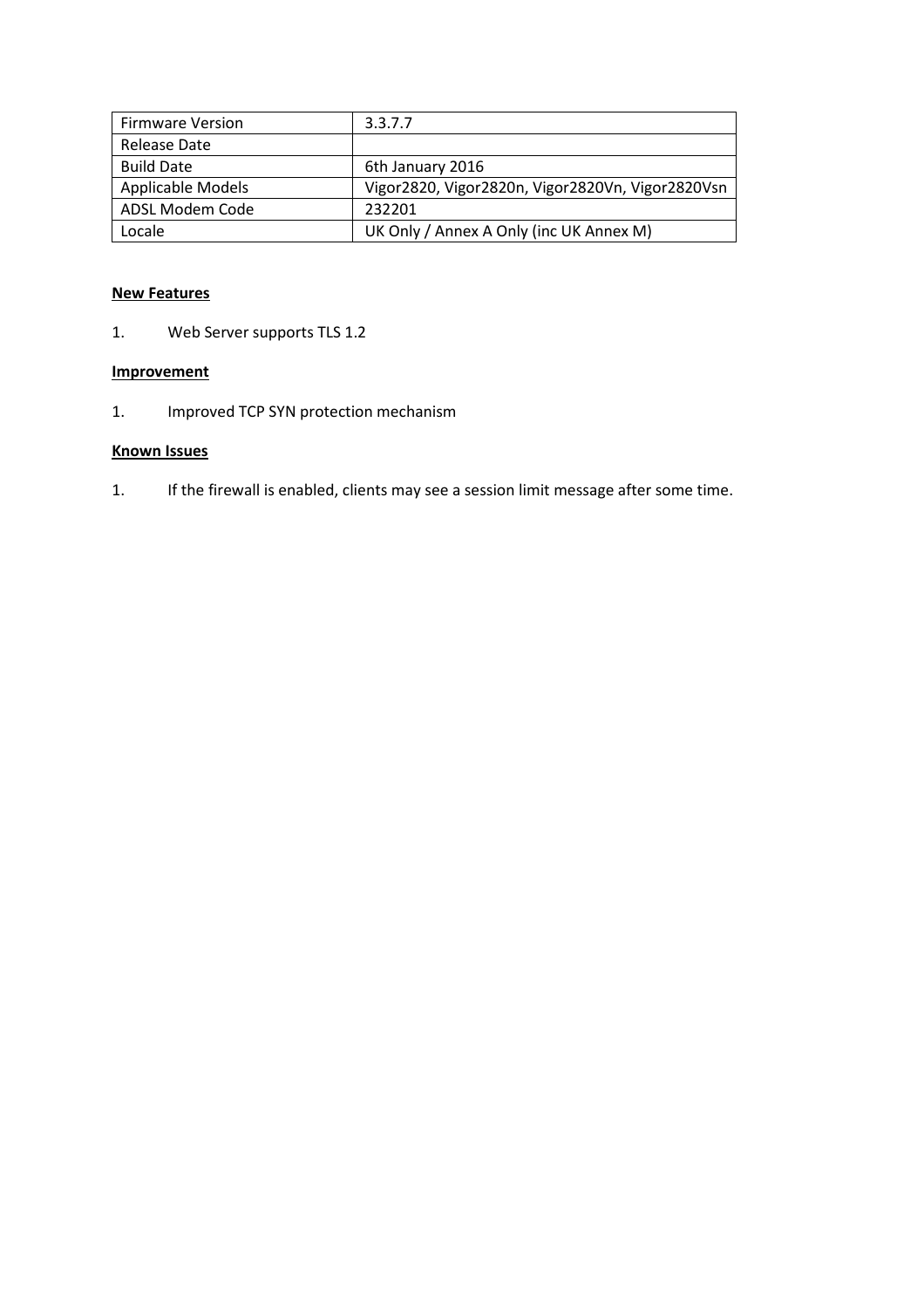| <b>Firmware Version</b> | 3.3.7.6 (Current Release)                        |
|-------------------------|--------------------------------------------------|
| Release Date            | 16th February 2015                               |
| <b>Build Date</b>       | 14th January 2015                                |
| Applicable Models       | Vigor2820, Vigor2820n, Vigor2820Vn, Vigor2820Vsn |
| ADSL Modem Code         | 232201                                           |
| Locale                  | UK Only / Annex A Only (inc UK Annex M)          |

(None)

- 1. The router's TCP SYN protection has been improved.
- 2. [VoIP] The router's VoIP ATA could not block anonymous calls with sipgate ITSP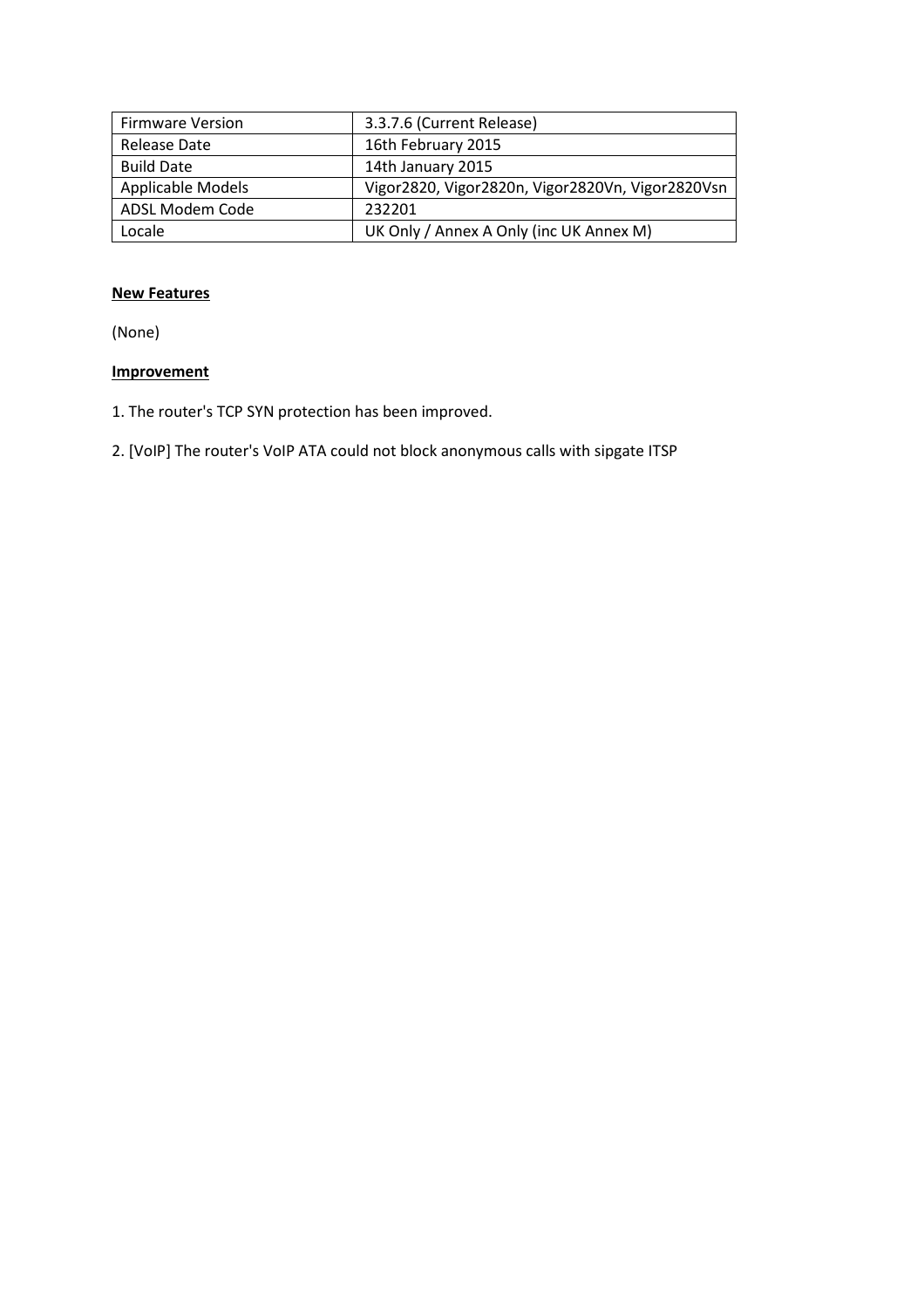| <b>Firmware Version</b>  | 3.3.7.5 (Release)                                    |
|--------------------------|------------------------------------------------------|
| Release Date             | 7th July 2014                                        |
| <b>Build Date</b>        | 19th June 2014                                       |
| <b>Applicable Models</b> | Vigor2820, Vigor2820n, Vigor2820Vn, Vigor2820Vsn     |
| ADSL Modem Code          | 232201                                               |
| Locale                   | UK Only / Annex A Only (inc UK Annex M) New Features |

(None)

- 1. Prevent PPTP log-in if LAN-to-LAN profile enabled but no password set.
- 2. Updated SSL for CVE-2014-0224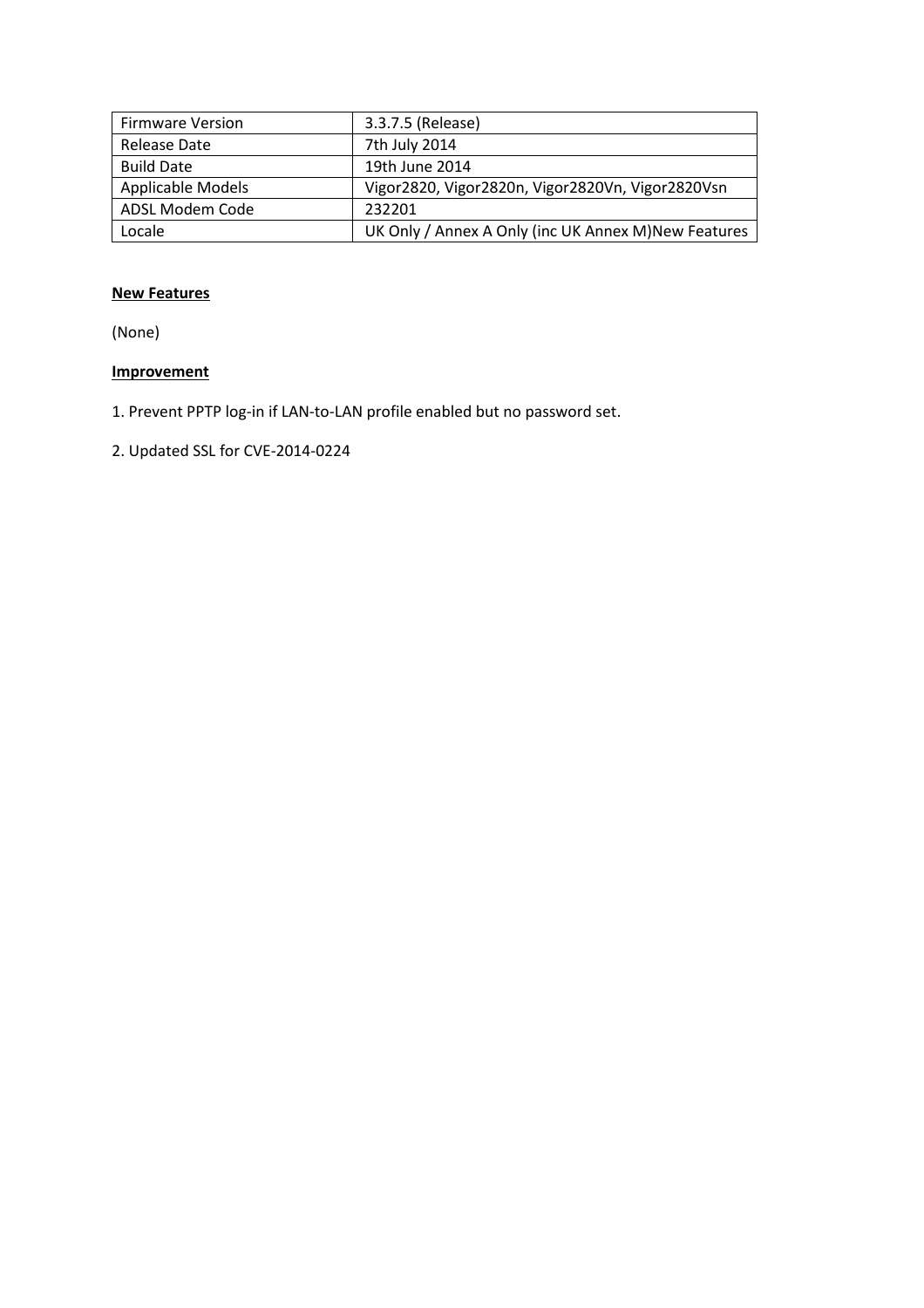| <b>Firmware Version</b>  | 3.3.7.3 (Release)                                    |
|--------------------------|------------------------------------------------------|
| Release Date             | 12th October 2012                                    |
| <b>Build Date</b>        | 3rd October 2012                                     |
| <b>Applicable Models</b> | Vigor2820, Vigor2820n, Vigor2820Vn, Vigor2820Vsn     |
| ADSL Modem Code          | 232201                                               |
| Locale                   | UK Only / Annex A Only (inc UK Annex M) New Features |

(None)

# **Improvement**

# [VoIP]

- 1. Corrected: Solve twenty seven inter-operability issues for SIP RFC3261.
- 2. Corrected: An issue of G.711 compliance for FAX.

# [3G Connection]

3. Support added for AnyDATA ADU-500A modem; ZTE MF190J[19D2:1542->1544]

#### [Firewall]

- 4. Corrected a full buffer issue when decoding WCF reply
- 5. WCF and anti-spam improvements

# [OTHERS]

- 6. Improvements for H323 passing through NAT.
- 7. Corrected ADSL TX/RX (transmission/receiving) bytes counts
- 8. Corrected secondary DNS IP display error in the Online Status page
- 9. Corrected: PVC WAN can not receive fragmented packet.
- 10. sysDescr(OID = .1.3.6.1.2.1.1.1.0) now shows model name, firmware version and build date
- 11. Improved: IGMP Query interval can be adjusted by using a telnet command.
- 12. Improved: Disable QoS by default for non-VoIP models.
- 13. Improved: Support DNS-SRV query/response from/to LAN hosts.
- 14. Application>> SMS added
- 15. Added DHCP Server Lease time field
- 16. DHCP client information will be reported to syslog.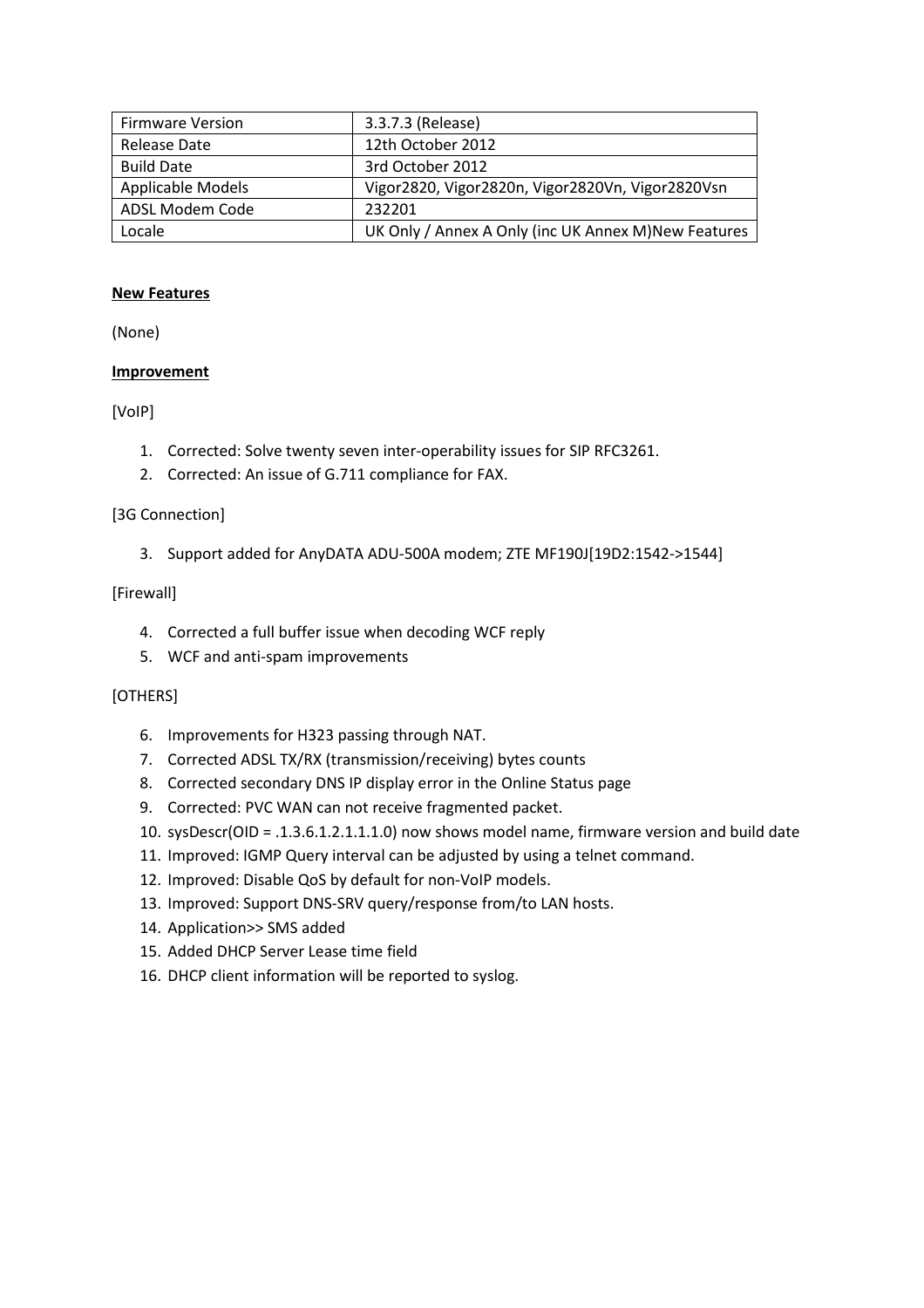| <b>Firmware Version</b>  | 3.3.7.2 (Release)                                |
|--------------------------|--------------------------------------------------|
| Release Date             | 19th June 2012                                   |
| <b>Build Date</b>        | 23rd May 2012                                    |
| <b>Applicable Models</b> | Vigor2820, Vigor2820n, Vigor2820Vn, Vigor2820Vsn |
| ADSL Modem Code          | 2471201                                          |
| Locale                   | UK Only / Annex A Only (inc UK Annex M)          |

(None)

# **Improvement**

#### [ADSL]

1. Corrected: Removed ADSL2/2+ Annex M support in Multimode DSL modulation to improve compatibility.

#### [VoIP]

- 2. Improved: Improved the telnet command to disable the VoIP service (voip sip misc -D).
- 3. Improved: DNS SRV support for Dray VoIP internal client (supporting SIP Proxy failover).
- 4. Improved: SRV DNS queries now go through the WAN that the SIP account is registered with.
- 5. Corrected: The minimum value for the session-timer in VoIP > Phone Settings is now 48 seconds

# [3G Connection]

6. Improved: Supports ZTE K3806 (0x19D2:0x1013) and ZTE MF192 (0x19D2:0x1514)

[Bandwidth Management]

- 7. Improved: Added Bandwidth limit for VPN remote dial-in client.
- 8. Improved: Added Bandwidth limit for VPN LAN to LAN traffic profile.

# [OTHERS]

- 9. Corrected: Removed "Ultrasurf" blocking support from App Enforcement Profile.
- 10. Corrected: Product registration problem.
- 11. Corrected: Several web interface improvements (i.e. VPN) such as adding "reset to factory default" link to the user mode password page.
- 12. Fixed: A problem with Data Flow Monitor when the Call/Data filter is disabled.
- 13. Improved: Corrected a bug with NAT > address mapping.
- 14. Improved: The default DHCP pool size is 150, was 50. This will only change if the router is set to factory default settings.
- 15. Improved: Added new DDNS provider "UBDdns".
- 16. Improved: Added support for "static route to router-borne WAN" feature.
- 17. Improved: Login Customization now has a bulletin facility for the login screen.
- 18. Supports IP Routing subnet parameters for TR-069.Release Notes for Vigor2820 series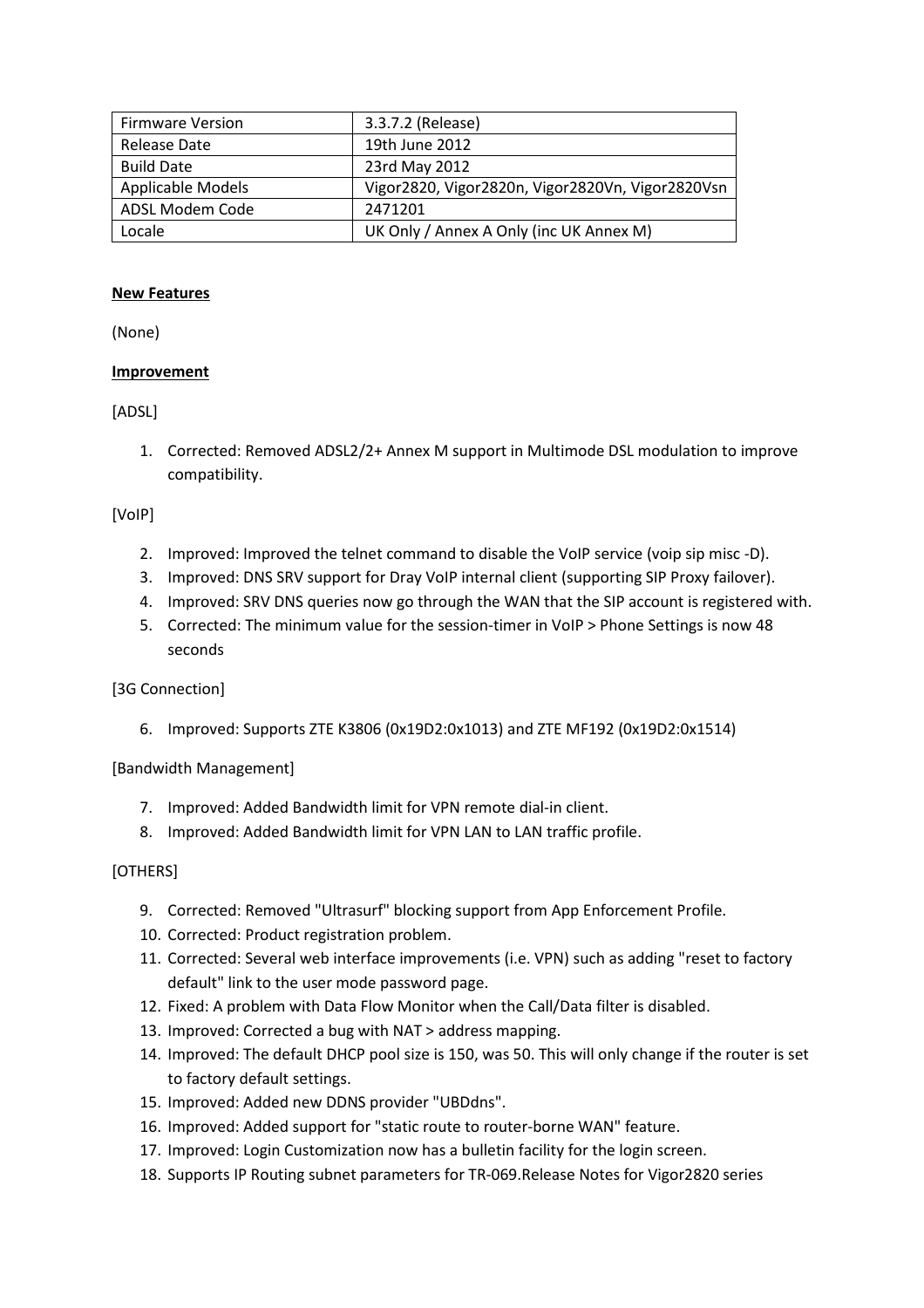| <b>Firmware Version</b>  | 3.3.7.1 (Release)                                |
|--------------------------|--------------------------------------------------|
| Release Date             | 10th April 2012                                  |
| <b>Build Date</b>        | 29th Feb 2012                                    |
| <b>Applicable Models</b> | Vigor2820, Vigor2820n, Vigor2820Vn, Vigor2820Vsn |
| ADSL Modem Code          | 232201                                           |
| Locale                   | UK Only / Annex A Only (inc UK Annex M)          |

(None)

# **Improvement**

#### [ISDN]

- 1. Call barring failure for ISDN on-net call.
- 2. Solved ringing FXS1 & FXS2 issue for ISDN broadcast loopthrough call.
- 3. Four calls are in ISDN1-S0 & ISDN2-S0.If ISDN1-S0 & ISDN2-S0 hang up, the router will reboot

#### [VoIP]

- 4. Solved VoIP compatibility issue with proxy server (Vodafone.sip in Germany)
- 5. Fixed a call hold related issue

#### [VPN]

- 6. Resolved compatibility issue with SonicWall VPN client.
- 7. Resolved issue where passthrough session would be reset when receiving ICMP "Fragmentation needed" packet
- 8. Added support for VPN chart in Syslog.

# [Wireless]

- 9. Fixed issue with Wireless time schedule
- 10. New wireless clients cannot connect after forcing down WLAN schedule

# [USB]

- 11. Added support for Huawei E173
- 12. Added support for Support Sierra 320U, LTE modem and others

# [TR-069]

- 13. Add TR-069 parameters for VigorACS SI in Firewall setting.
- 14. Resolved issue where TR-069 configurations disappear after upgrading firmware from v3.3.5.3 to v3.3.7

# [OTHERS]

15. Telnet command added to allow disabling of one of the DHCP server options (telnet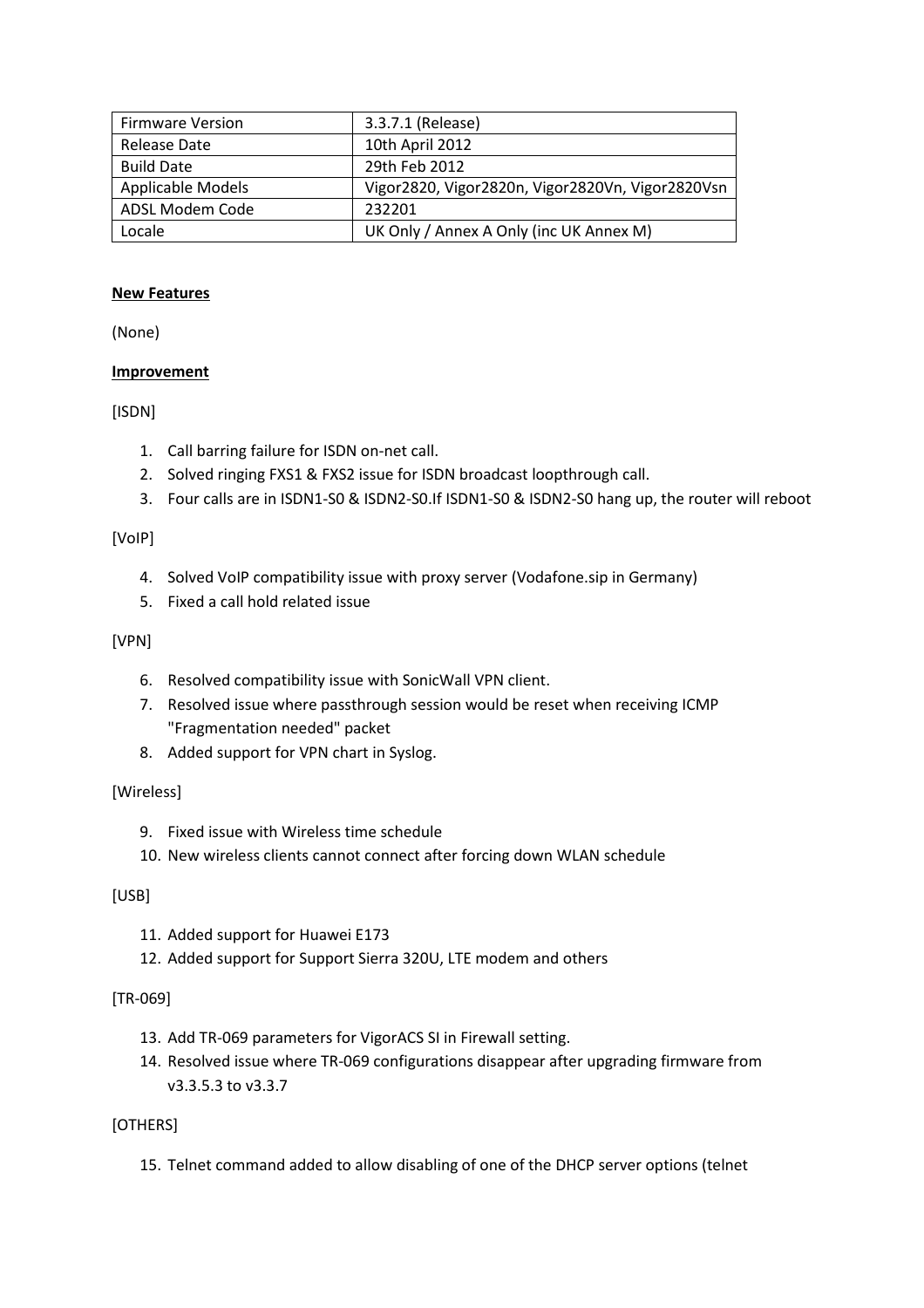- 1. command: srv dhcp primWINS).
- 16. Removed ISDN wording on Web UI when using non-ISDN models.

# **Known Issues**

(None)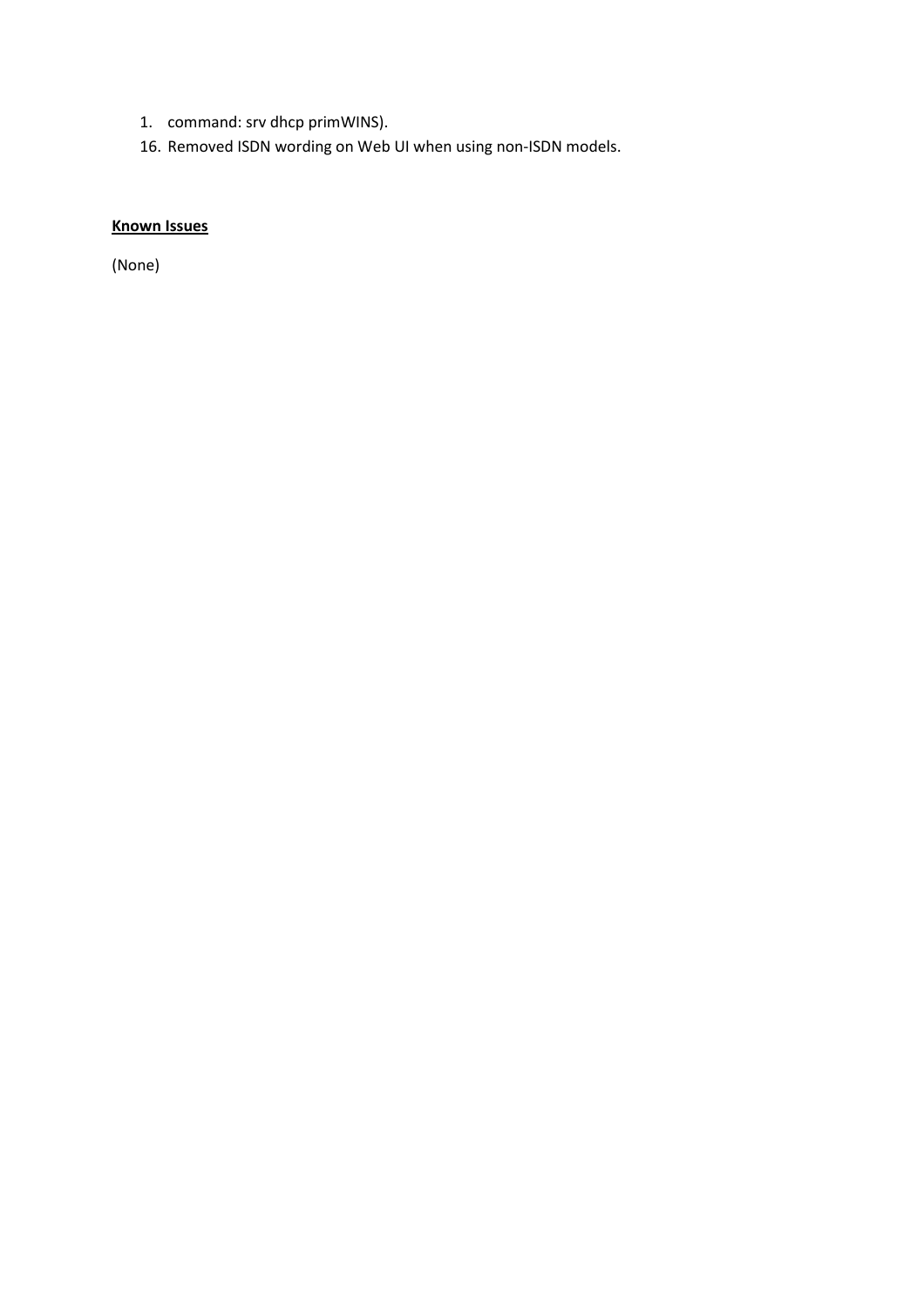| <b>Firmware Version</b> | 3.3.7 (Release)                                  |
|-------------------------|--------------------------------------------------|
| Release Date            | 22nd Nov 2011                                    |
| <b>Build Date</b>       | 27th Oct 2011                                    |
| Applicable Models       | Vigor2820, Vigor2820n, Vigor2820Vn, Vigor2820Vsn |
| ADSL Modem Code         | 232201                                           |
| Locale                  | UK Only / Annex A Only (inc UK Annex M)          |

- 1. Add SMS Web UI in Application menu.
- 2. Support auto-detection mechanism. If this function is enabled, the router can display available devices connected on the same subnet, such as other Vigor routers, Switches and Access Points. See [External Devices] menu

- 1. Fixed: General NAT mechanism improvements including fixes for NAT session issues seen with IP phones.
- 2. Fixed: RIP over VPN issue.
- 3. Fixed: Web size misallocation causes insufficient memory.
- 4. Fixed: UCF query doesn't work in SSLv3 issue.
- 5. Corrected: Memory issue relating to CHAP failed event logging
- 6. IPSEC LAN to LAN Dial-in side will check if the subnet ID from incoming connection is different to the local subnet in the profile.
- 7. Fixed: VPN client could not login to remote router web page successfully through IPSEC LAN to LAN tunnel.
- 8. Improved: DTMF outband packet SRTP decrypting mechanism.
- 9. Improved: Add error checking for certain malformed SIP "session-expire" headers.
- 10. Improved: Improve the call waiting mechanism.
- 11. Improved: Check call direction of VPN to avoid dial-out profile being used by host to LAN and refined Syslog.
- 12. Improved: Some problems occurred in UCF/WCF.
- 13. Improved: Refined wireless bridge code.
- 14. Improved: Add wireless DTIM and beacon period setting telnet command
- 15. Improved: Modify the user mode login web messages, so that messages are consistent across all 2 series models.
- 16. Improved: Add SNMP ADSL RX information (OID:1,3,6,1,2,1,10,94,1,1,4 )
- 17. Improved: Add user defined DHCP option for telnet command.
- 18. Improved: Add wireless TR069 parameter for "access control/WPS/APDiscovery/Stationlist".
- 19. Improved: NAT throughput
- 20. Improved: Login authentication security level for FTP server.
- 21. Improved: Adjusted default Inbound/Outbound speed for QoS: 100Mbps/100Mbps
- 22. Improved: Improve the Call Hold mechanism.
- 23. Improved: Enhance VoIP application compatibility.
- 24. Improved: Improved several ISDN features such as on/off net PIN code.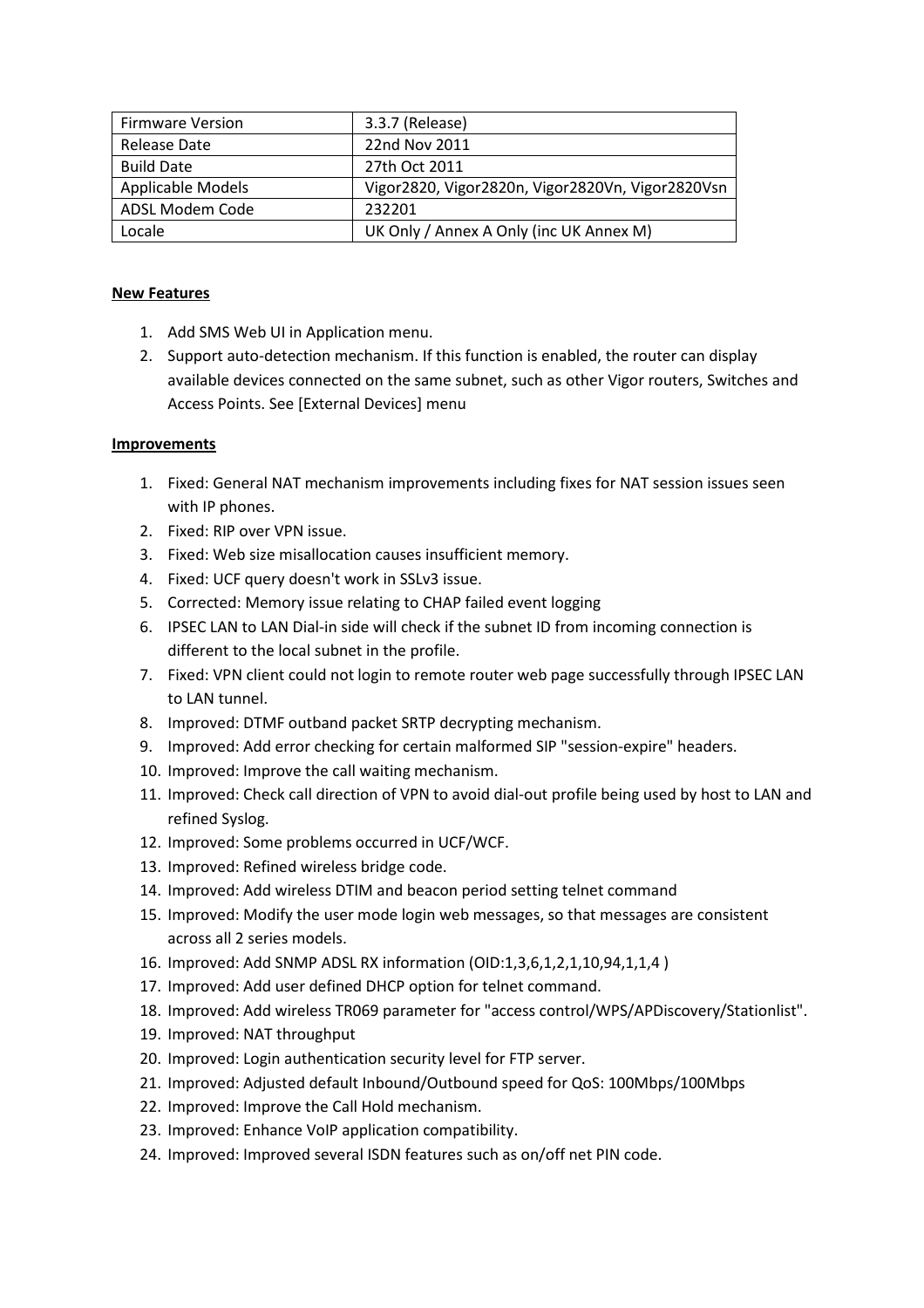| <b>Firmware Version</b> | 3.3.5.2 (Release)                                |
|-------------------------|--------------------------------------------------|
| Release Date            | 3rd May 2011                                     |
| <b>Build Date</b>       | 7th Apr 2011                                     |
| Applicable Models       | Vigor2820, Vigor2820n, Vigor2820Vn, Vigor2820Vsn |
| ADSL Modem Code         | 232201 (Standard)                                |
| Locale                  | UK Only / Annex A Only (inc UK Annex M)          |

- 1. SMTP port can be modified by the user
- 2. Support TR-069 parameters for matching with VigorACS SI
- 3. Support APP QoS for Firewall
- 4. USB Analogue Modem Support

#### **Improvements**

For VPN

- 1. IPSec remote dial-in can be connected even no IPSec profile is enabled.
- 2. Resolved an issue where the Access list wuld block access to Web UI via remote VPN.

#### For NAT

3. Resolved NAT loopback problem.

# For VoIP

- 4. Resolved VoIP stability issues.
- 5. Improved Online Status for VoIP.
- 6. Corrected an issue where the fax relay did not receive all of the data from the caller.
- 7. Added a new telnet command to disable/enable VoIP service.

# For ISDN

- 8. Resolved one way audio issue for "call pickup" scenario with VigorIPPBX router.
- 9. Solved issue where the first character of the incoming call was missing
- 10. Resolved issue where router would reboot if ISDN2-S0 phone is used to dial "call pick up" number

For Others

11. Port Trigger renamed as Port Triggering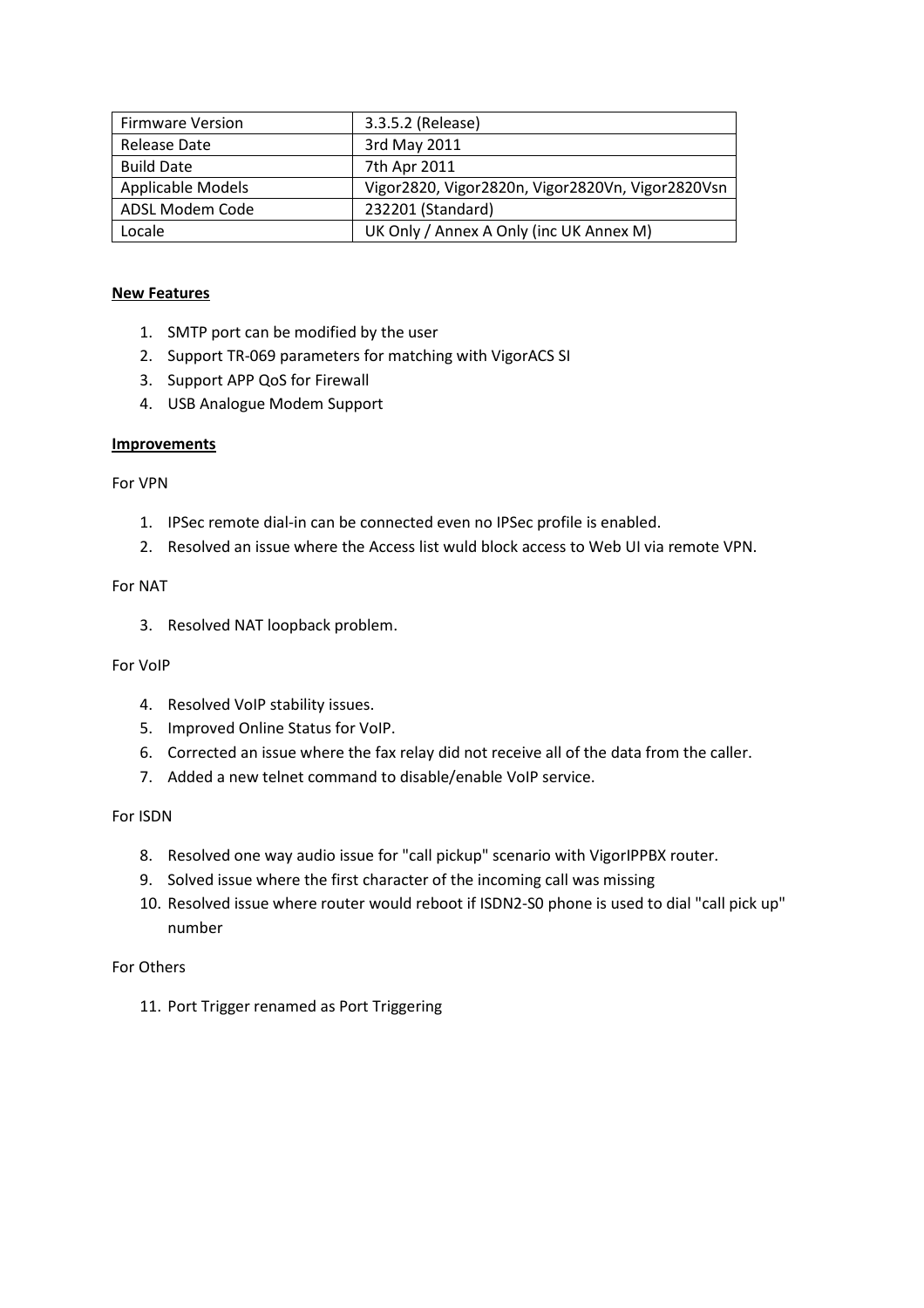| <b>Firmware Version</b> | 3.3.4.1 (Release)                                |
|-------------------------|--------------------------------------------------|
| Release Date            | 4th October 2010                                 |
| <b>Build Date</b>       | 24th September 2010                              |
| Applicable Models       | Vigor2820, Vigor2820n, Vigor2820Vn, Vigor2820Vsn |
| ADSL Modem Code         | 232201 (Standard)                                |
| Locale                  | UK Only / Annex A Only                           |

# **IMPORTANT NOTE:**

Firmware 3.3.4.1 provides significant improvements and new features for Vigor2820 series owners. It is possible that if you are using older firmware and retain your old configuration, you could experience difficulties or unexpected operation.

We recommend firstly taking a configuration backup of your router before upgrading and retaining a copy of the older firmware in case you want to revert back to it later (old firmware versions are available from, ftp://ftp.draytek.com ).

Upgrade to this new firmware locally only (i.e. when you are with the router, not remote to it). After you upgrade to the new firmware, check the operation of the router and ensure that it is operating correctly. If not, we recommend upgrading the router again but use the .RST file which will reset the router back to factory default settings; you will then need to configure the router from scratch.

# **New Features**

(None)

- 1. Fixed: Bind IP to MAC did not function correctly.
- 2. Fixed: Selecting "Auto" channel in Wireless LAN General Setup caused configuration error.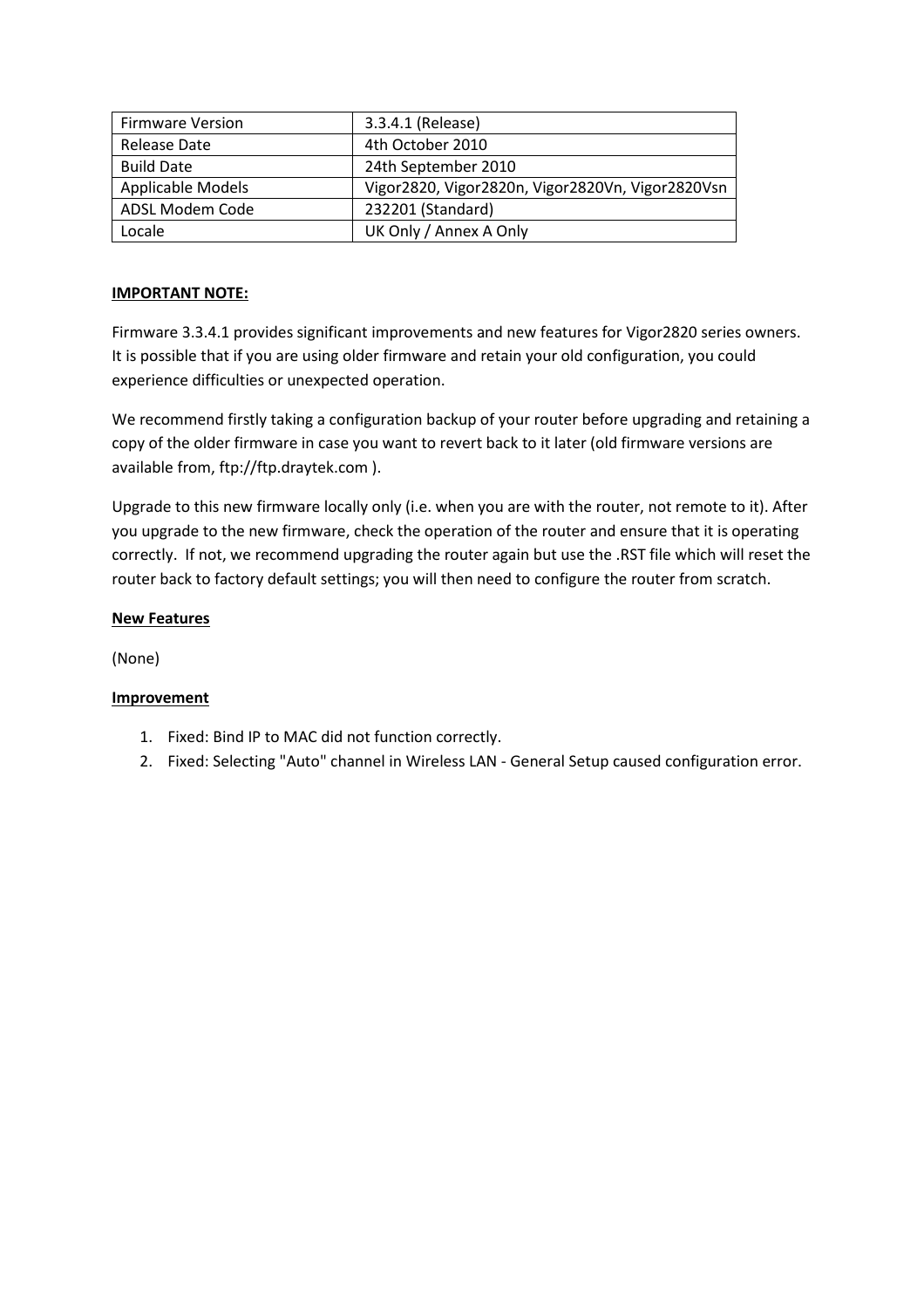| <b>Firmware Version</b> | 3.3.4 (Release)                                  |
|-------------------------|--------------------------------------------------|
| Release Date            | 22nd June 2010                                   |
| <b>Build Date</b>       | 21st June 2010                                   |
| Applicable Models       | Vigor2820, Vigor2820n, Vigor2820Vn, Vigor2820Vsn |
| ADSL Modem Code         | 232201 (Standard)                                |
| Locale                  | UK Only / Annex A Only                           |

- 1. Add Support for WCF (DrayTek GlobalView)
- 2. NAT port trigger function
- 3. Implement Mobile One Time Password functionality (mOTP)
- 4. Support for Internet Gateway Management Protocol (IGMP) V3.

# **Improvements**

Firewall

- 1. Improved: Improved response behaviour to PCI scan tools for TCP session.
- 2. Fixed: WCF configuration sometimes gets erased after reboot.
- 3. Corrected: Memory response for WCF.
- 4. Improved: Firewall robustness.

# VPN

- 5. Improved: Apply "My WAN IP field" to IPSec NAT mode for CheckPoint router.
- 6. Improved: Improve VPN interoperability with Cisco router.

# NAT

- 7. Corrected: NAT mechanism for better handling of DNS packets
- 8. Corrected: Connection failed with PPTP protocol when the VPN server is located behind NAT.

# ISDN

- 9. Corrected: When WAN1 & WAN2 aren't enabled, packets can't trigger ISDN connection.
- 10. Fixed: ISDN phone keeps ringing even though the incoming call to ISDN-TE has been answered by the FXS port

# TR-069

- 11. Corrected: TR-069 stun function causes incorrect socket behaviour, which may cause other functions to fail.
- 12. Corrected: Https URL (without port number) setting in ACS Server URL field doesn't work.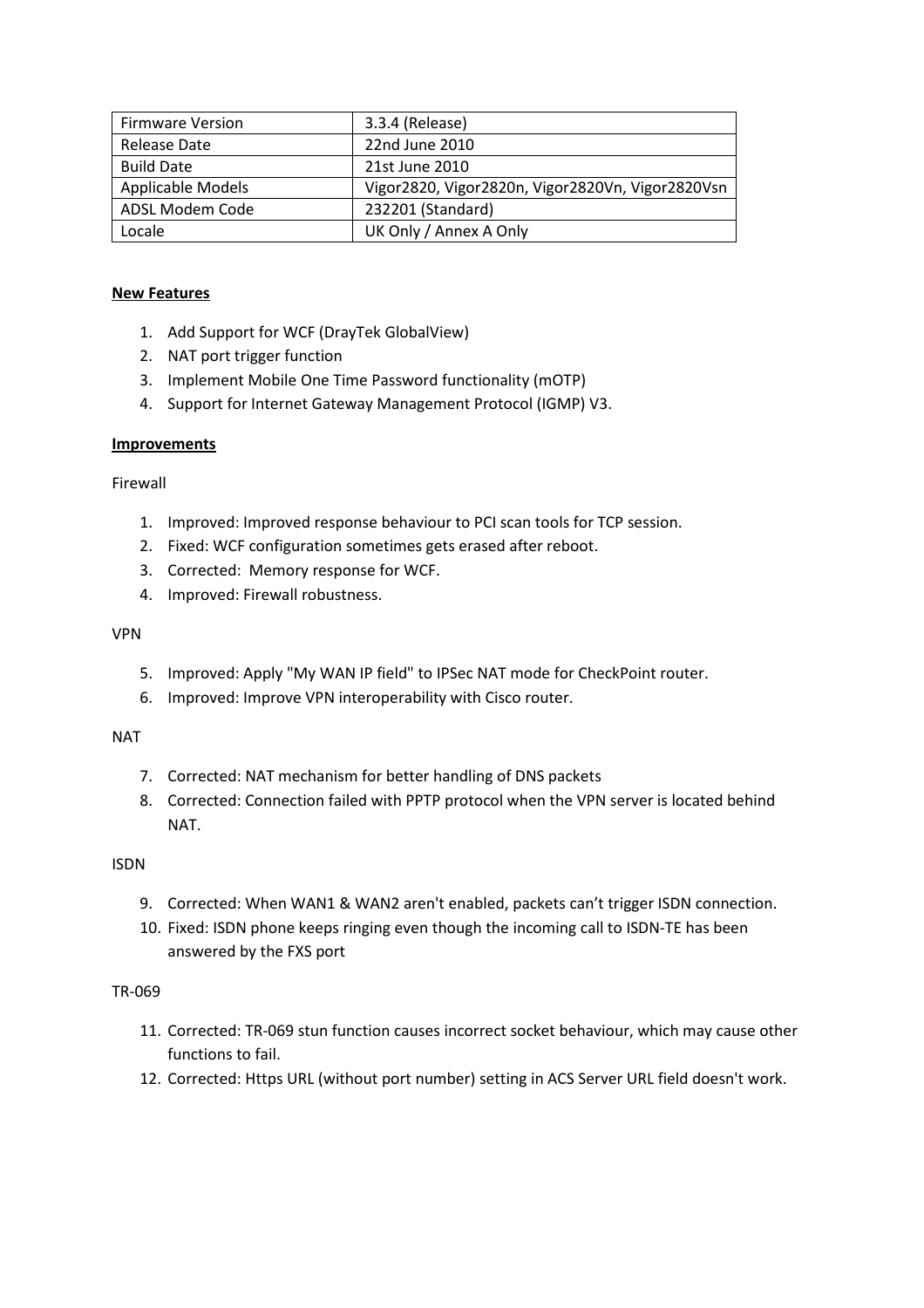#### USB

- 13. Improved: Add samba server functions for users
- 14. Fixed: 3G code prevented router from booting
- 15. Fixed: 3G modem unplug causes buffer release error.
- 16. Fixed: Issues with FTP, Samba service
- 17. Corrected: SAMBA transfer problem.
- 18. Corrected: Issues with USB Syslog reporting.
- 19. Corrected: The router crashes when using Mac OS X to access USB disk via Samba protocol.
- 20. Corrected: USB Samba sharing does not working appropriately with Total Commander.

# 3G

- 21. Fixed: Dial-up failure caused by 3.5G disconnections on communication.
- 22. Fixed: Sending AT command by using Telnet command cause system halt.

# DNS

23. Fixed: AAAA queries from computers sometimes get response without AAAA type from DNS server, which causes the transparent mode for AAAA to fail.

# For Wireless

24. Improved: Support inbound QoS for wireless client.

#### VoIP

- 25. Improved: Add telnet command to turn intercom on/off; intercom is for calls between phone1 and phone2.
- 26. Improved: Disable intercom by default and provide a CLI command to enable intercom.
- 27. Improved: ZRTP retaining shared secret mechanism has been modified to not save data to the flash.
- 28. Improved: VOIP call status reports "call return" from ISDN-S0.
- 29. Improved: Handled a call waiting scenario where one of our router's SIP accounts tries to call transfer to the same SIP account itself.
- 30. Improved: Add protection for various calling cases when SIP buffers are insufficient.
- 31. Improved: SIP registration via VPN tunnel.
- 32. Improved: Add secure phone option switches to dial plan page.
- 33. Improved: Add function on ISDN-S0 port to support Call barring.
- 34. Improved: Reduce web file memory usage.
- 35. Improved: Modify the mechanism to handle SIP header named "MIME-version".
- 36. Improved: Improve call-waiting function for SIP account assigned multiple ring ports (broadcast call) setting.
- 37. Improved: Improve robustness for ZRTP protocol (for secure phone application).
- 38. Improved: Improve interoperability with some SIP proxy server for registration expiry time.
- 39. Improved: Improve interoperability with some SIP UA for SDP protocol.
- 40. Improved: Support broadsoft server CLIR mode.
- 41. Improved: Add loop detection for SIP protocol.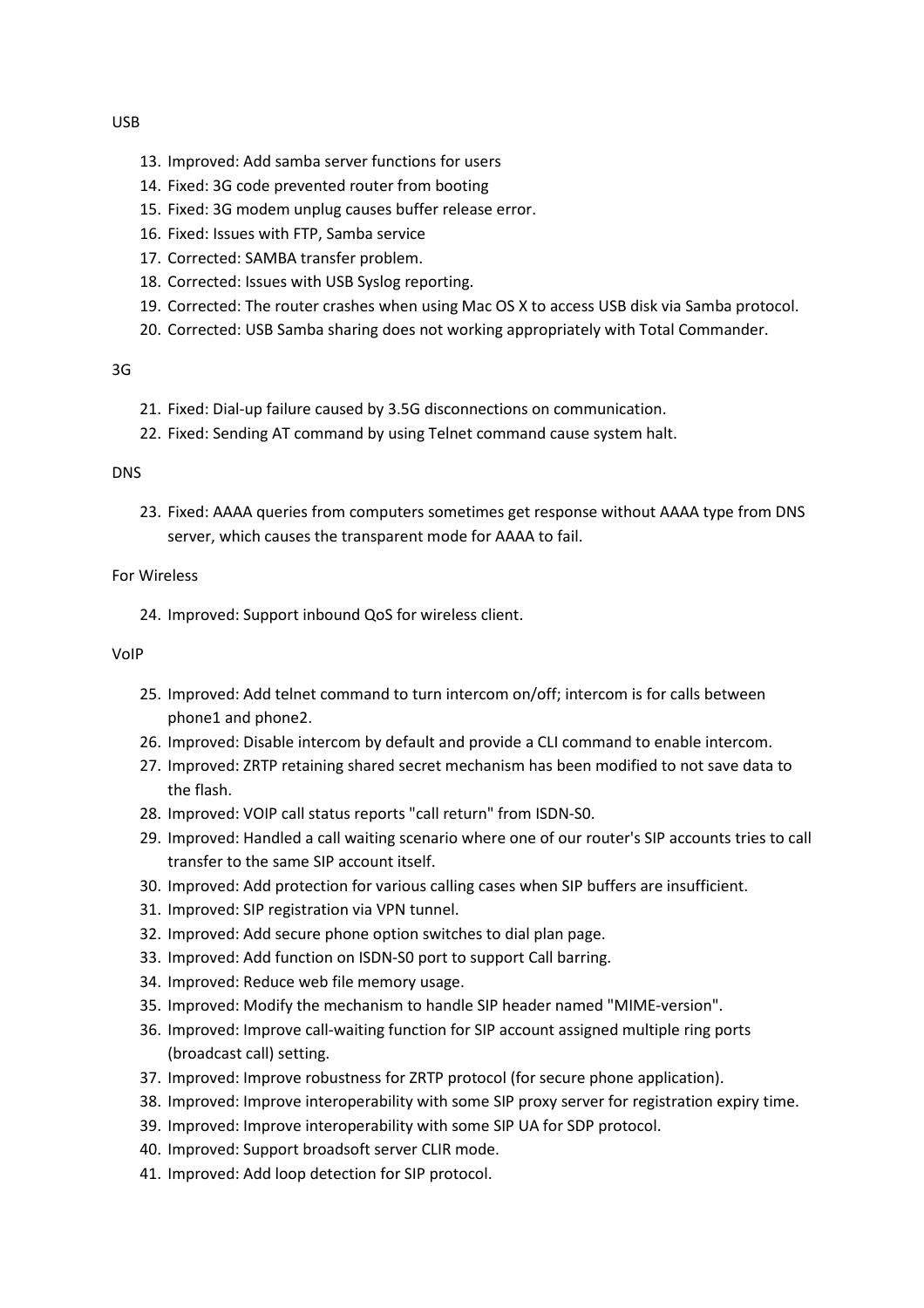- 42. Improved: Change WUI title from "interface" to "route" in DigitMap and Call Barring page.
- 43. Fixed: a broadcast call-waiting problem (i.e. more than 1 ring port is ticked for a SIP account)
- 44. Fixed: MWI stutter dial tone error.
- 45. Fixed: a call-waiting bug.
- 46. Fixed: Potential reboot error while using the telnet command of voip.
- 47. Fixed: SIP account stops to do registration in some case.
- 48. Fixed: If the block interface is ISDN, calls from ISDN-TE port still need to follow the call barring rules.
- 49. Fixed: Control error for VoIP offnets to ISDN PIN code
- 50. Fixed: Internal call failure.
- 51. Corrected: VoIP call log display error when the call log exceeds 10.
- 52. Corrected: a VOIP buffer leakage problem in registration with blank "domain".
- 53. Corrected: Several Call Transfer errors occurred and hang up all the phones at once.
- 54. Corrected: The GPIO configuration(GPIO 3: FXS\_ONHOOK\_DET1;GPIO 7:INT of ISDN; GPIO 22:FXO\_INT and SPI GPIO PIN)
- 55. Corrected: a SRTP buffer leakage problem.
- 56. Corrected: Add a configure flag to control the PSTN call ringing the FXS port, otherwise when you upgrade firmware from firmware 3.3.3, the PSTN loopthrough will fail to ring FXS port.
- 57. Corrected: a VOIP STUN server doesn't work with WAN2.
- 58. Corrected: Error occurred in ISDN port hot line. The malfunctioning is caused due to incorrect channel-port mapping.
- 59. Corrected: While using the Far East VoIP box with Vigor SIP ALG, mobile phone keeps ringing after VoIP call hang up.
- 60. Corrected: Phone port would not play dial tone sometimes.
- 61. Corrected: VoIP driver error under stress test.
- 62. Corrected: When SIP server uses dynamic domain name and changes the IP address, the SIP account registration will fail.
- 63. Corrected: SIP server with early media will cause no ring back tone.
- 64. Corrected: Correct the timing of flashing phone LED.
- 65. Corrected: A workaround to solve the incident that Vigor2820Vn loaded 2820VSn's config rebooted itself during boot up.
- 66. Corrected: Not reject T.38 protocol cause the FAX operation failure. (T.38 will be supported in next version)
- 67. Corrected: Memory leakage in SIP protocol for specific SIP server.
- 68. Corrected: After finishing a VoIP call, the DECT phone will cause the router reboot for the echo canceler is not disabled. For TR-069
- 69. Corrected: TR-069 stun function causes incorrect socket behaviour which may cause other function fail.
- 70. Corrected: Https URL (without port number) setting in ACS Server URL field doesn't work.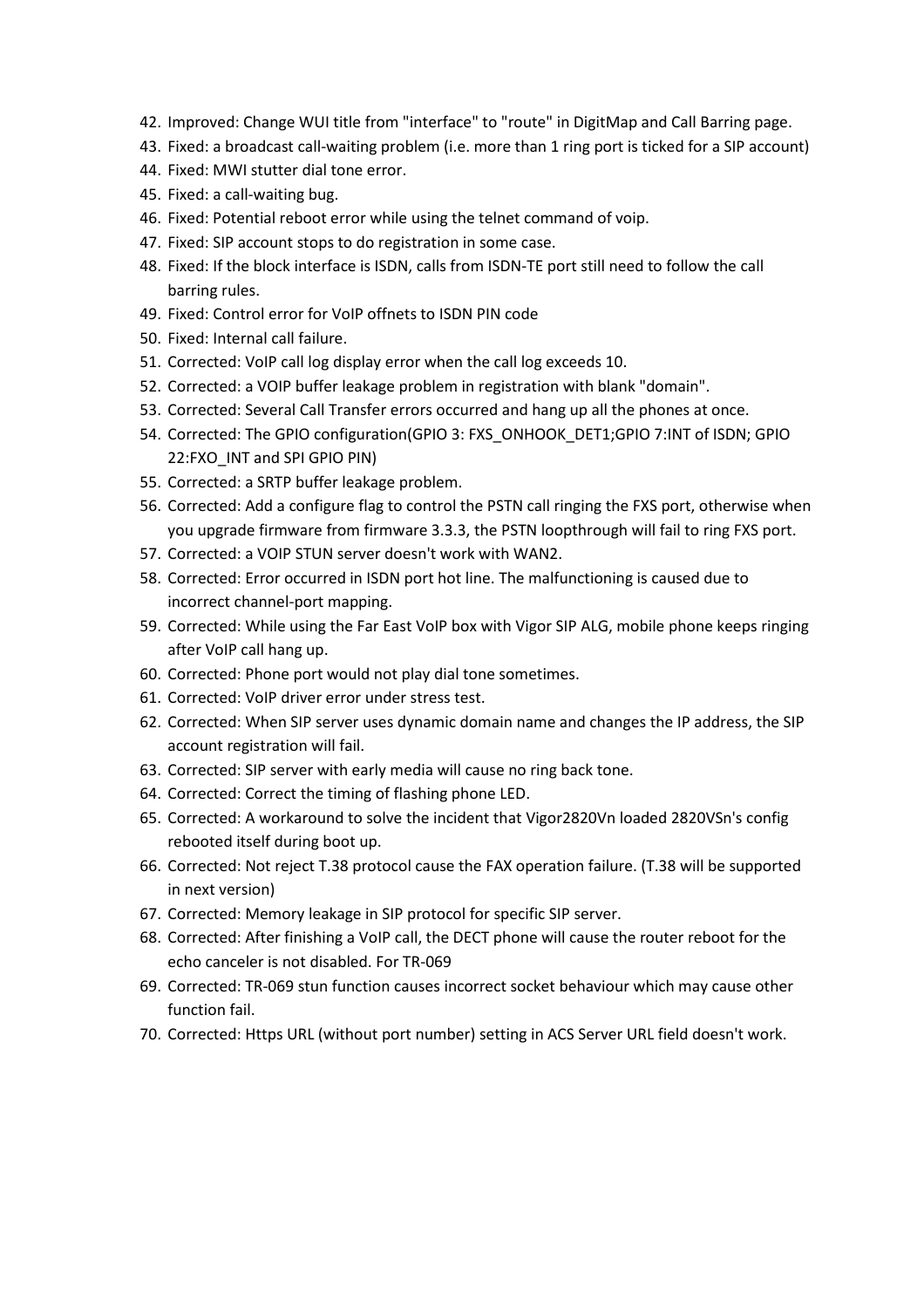# **Others**

- 71. Corrected: Refine DHCP transaction ID to reduce the ID conflict problem which might prevent router from getting correct IP information from DHCP server.
- 72. Improved: Refine flow timeout macro.
- 73. Improved: Improve router stability by adjusting flow and dynamic ARP mechanism.
- 74. Improved: Support DHCP option 33.
- 75. Improved: Modify WiMAX information in Online Status.
- 76. Improved: WiMAX driver implemented based on country code.
- 77. Improved: Add some TR-069 parameters.
- 78. Improved: Add the Browse button on the Home Folder of User Management for USB diskette.
- 79. Improved: Add high-level Encryption Key Algorithm (3DES/AES-128) for HTTPS.
- 80. Improved: Modify "arp cache table" to delete the entry time from 180 seconds to 40 seconds once the ARP cache entry is expired.
- 81. Improved: Incorporate hardware acceleration into data flow monitor.
- 82. Improved: Clearing of the buffer before adding string into syslog.
- 83. Improved: Refine IGMP Proxy for IGMPv3
- 84. Improved: A router stability problem.
- 85. Fixed: Reboot will not be performed automatically after finishing FTP firmware upgrade.
- 86. Fixed: PPTP Tx/Rx count error.
- 87. Fixed: If the length of domain name is greater than 128, it will cause overwrite error in Syslog message.
- 88. Fixed: Connection will be dropped after timeout (about 300 sec) for PPPoA pass-through.
- 89. Fixed: Show the wrong source MAC address in syslog.
- 90. Fixed: A problem of PPTP WAN disconnects in 2 minutes.
- 91. Fixed: A load balance bug.
- 92. Fixed: The router could not multicast the entire routing table (only the first 25 routes).
- 93. Fixed: Ping detect TTL problem.
- 94. Fixed: A problem for PPTP disconnected uncertainly.
- 95. Fixed: Local buffer overwrite issue occurs while using telnet commands of "ip igmp\_proxy status" and "ip igmp\_snoop status".
- 96. Fixed: a system buffer leakage issue.
- 97. Fixed: IP session count increased but no NAT session available.
- 98. Corrected: A buffer leakage will cause router reboot when using SNMP tool to get information from router.
- 99. Corrected: TCP packets through NAT cause the Internet access speed slow down.
- 100. Corrected: Potential stack overflow problem.
- 101. Corrected: SSL reboot problem.
- 102. Corrected: WEB page display.
- 103. Corrected: When VPN server is behind Vigor NAT and using True IP DMZ to get IP, Vigor NAT will block both VPN client's and VPN server's GRE request.
- 104. Corrected: Malfunctioning in data flow monitor and bandwidth session limit.
- 105. Corrected: A memory overflow problem in LAN >> Bind IP to MAC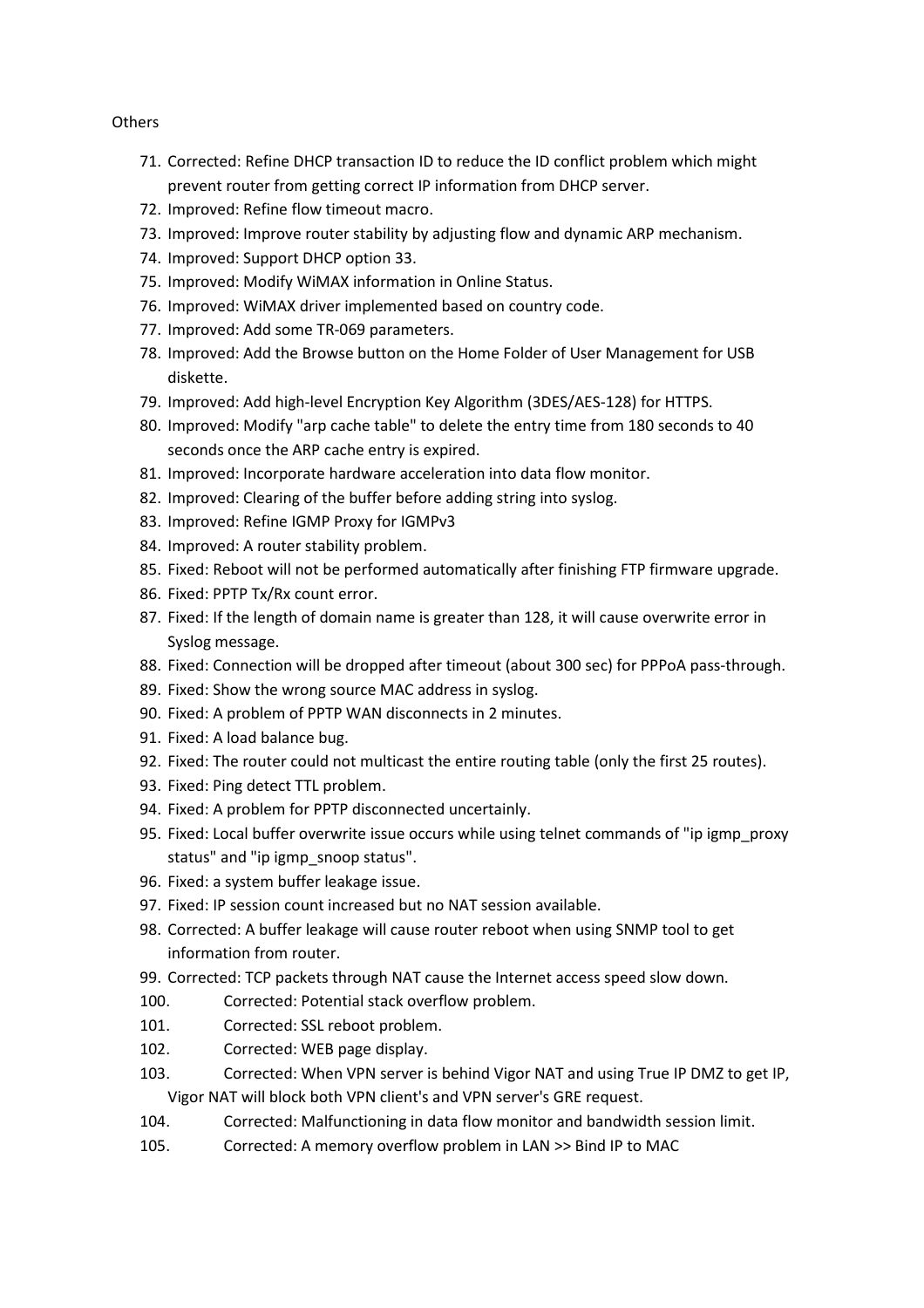| <b>Firmware Version</b>  | 3.3.3 (Release)                                  |  |
|--------------------------|--------------------------------------------------|--|
| Release Date             | 3rd November 2009                                |  |
| <b>Build Date</b>        | 23rd October 2009                                |  |
| <b>Applicable Models</b> | Vigor2820, Vigor2820n, Vigor2820Vn, Vigor2820Vsn |  |
| ADSL Modem Code          | 232201 (Standard)                                |  |
| Locale                   | UK Only / Annex A Only                           |  |

- 1. SmartMonitor supported with up to 30 users
- 2. Syslog output to USB disk
- 3. Add Mirror port function to WUI (For SmartMonitor)
- 4. WUI File explore for USB disk on WUI
- 5. PPPoA passthrough
- 6. Add Address Mapping function for NAT
- 7. Add "busy or no answer" for VoIP call forwarding.

# **Improvement**

VoIP:

- 1. Corrected: ringing tone for Singapore.
- 2. Corrected: VOIP regional malfunctions after SAS has been generated.
- 3. Corrected: SIP memory leakage.
- 4. Improved: digitmap feature (both WebUI fool-proof check and wildcard support).
- 5. Corrected: a semi-attendant CT.
- 6. Corrected: CPU 1.4 VOIP compatibility.
- 7. Corrected: Doubled VoIP buffer to increase stability
- 8. Fixed: Call scenario fails with no registration.
- 9. Fixed: Phone does not ring after calling for a while.
- 10. Fixed: When RFC-2833 with payload type= 96 packet is received, the router will reboot.
- 11. Fixed: Call forward when busy for ISDN S0.
- 12. Corrected: Prevent ISDN loop through being set to to PSTN via Digit Map.
- 13. Improved: Increase compatibility with more stun servers.
- 14. Improved: Allowed VoIP number starting with # for non-IP calls.

# ISDN:

- 15. Corrected: Reboot problem of ISDN
- 16. Fixed: the first incoming call (TE->S0) would have beep for a while
- 17. Fixed: Called ID of S0 phone outgoing call display error when a remote user offhook the phone.

# Firewall:

18. Corrected: Call Filter didn't apply to WAN interfaces correctly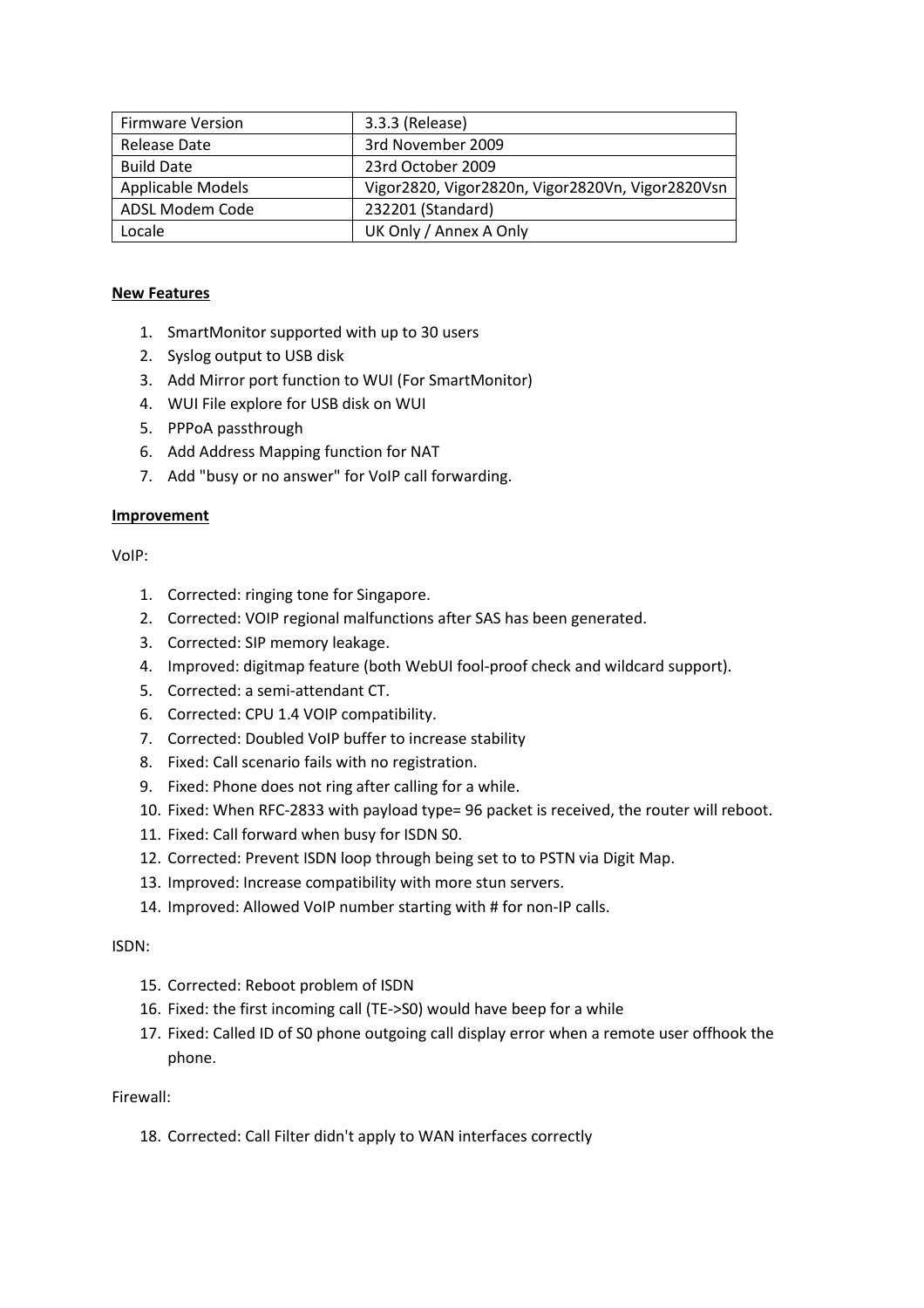#### Wireless:

19. WDS is now compatible with AP700.

# VPN

- 20. Corrected: Failure of running IP Ping through VPN.
- 21. 2nd subnet can be set to route via VPN as its default route.
- 22. Fixed: L2TP over IPSec performance for teleworkers
- 23. Add "vpn 2ndpass" and "vpn 2ndsubnet" telnet commands for use VPN with second subnet routing.
- 24. Add "Multicast via VPN" option in VPN profiles
- 25. Add new DEU(DES/3DES/AES) driver for Infineon new v1.4 SoC

# USB:

- 26. Corrected: Using samba service could cause router to reboot
- 27. Improved: Improved general USB functionality

# 3G:

28. Improved: Improved the stability of the 3G Connection

# Others:

- 29. Corrected: Syslog function could cause memory leakage or reboot
- 30. Corrected: User configured ARP cache expiry time will not be reset on router reboot
- 31. Corrected: PPTP NAT passthrough problem
- 32. Corrected: DNS query type for AAAA.
- 33. Corrected: PPPoA passthrough problem
- 34. Corrected: TR-069 improvements
- 35. Corrected: NAT loopback issue
- 36. Fixed: Problems that occurred in WUI.
- 37. Fixed: Load balance setting for specific LAN device with specific WAN interface will fail after fail-over happened.
- 38. Improved: Router stability against NMAP scan and WUI autism
- 39. Corrected: Improved router response to MX Queries. Our DNS proxy does not support MX type query; the new modification does not cache such kind query. It just lets the packet passing-through our proxy, like a transparent mode for MX query.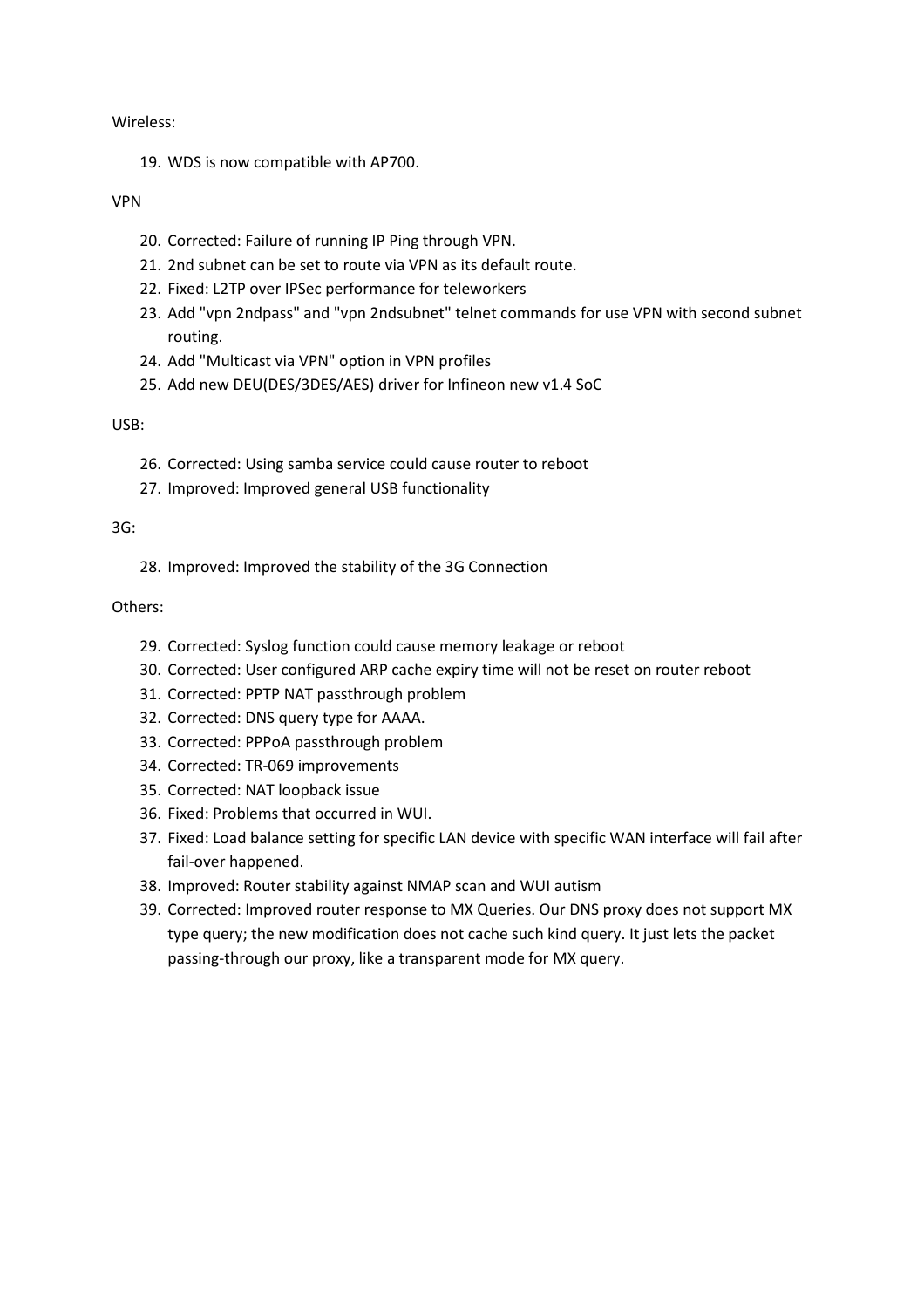| <b>Firmware Version</b>  | 3.3.2.1 (Release)                                |  |
|--------------------------|--------------------------------------------------|--|
| Release Date             | 6th August 2009                                  |  |
| <b>Build Date</b>        | 29th July 2009                                   |  |
| <b>Applicable Models</b> | Vigor2820, Vigor2820n, Vigor2820Vn, Vigor2820Vsn |  |
| ADSL Modem Code          | 232201 (Standard)                                |  |
| Locale                   | UK Only / Annex A Only                           |  |

(None)

# **Improvement**

- 1. Wireless SSID default name has been changed to "DrayTek".
- 2. Improved: Disabling IPSec VPN service could trigger router to continually reboot

# **Known Issues**

1. ZFone 0.92 build 218 will pop up two identical windows that say "unsupported type of error was received" when SAS is generated. However, the voice protection afterward and SAS are all good. The above scenario only happens when vigor calls zfone for the very first time! Vigor to Vigor call doesn't have this issue!

2. NAT Loopback (Locally accessing another local machine via an external IP and port redirection) does not work for WAN IP Alias addresses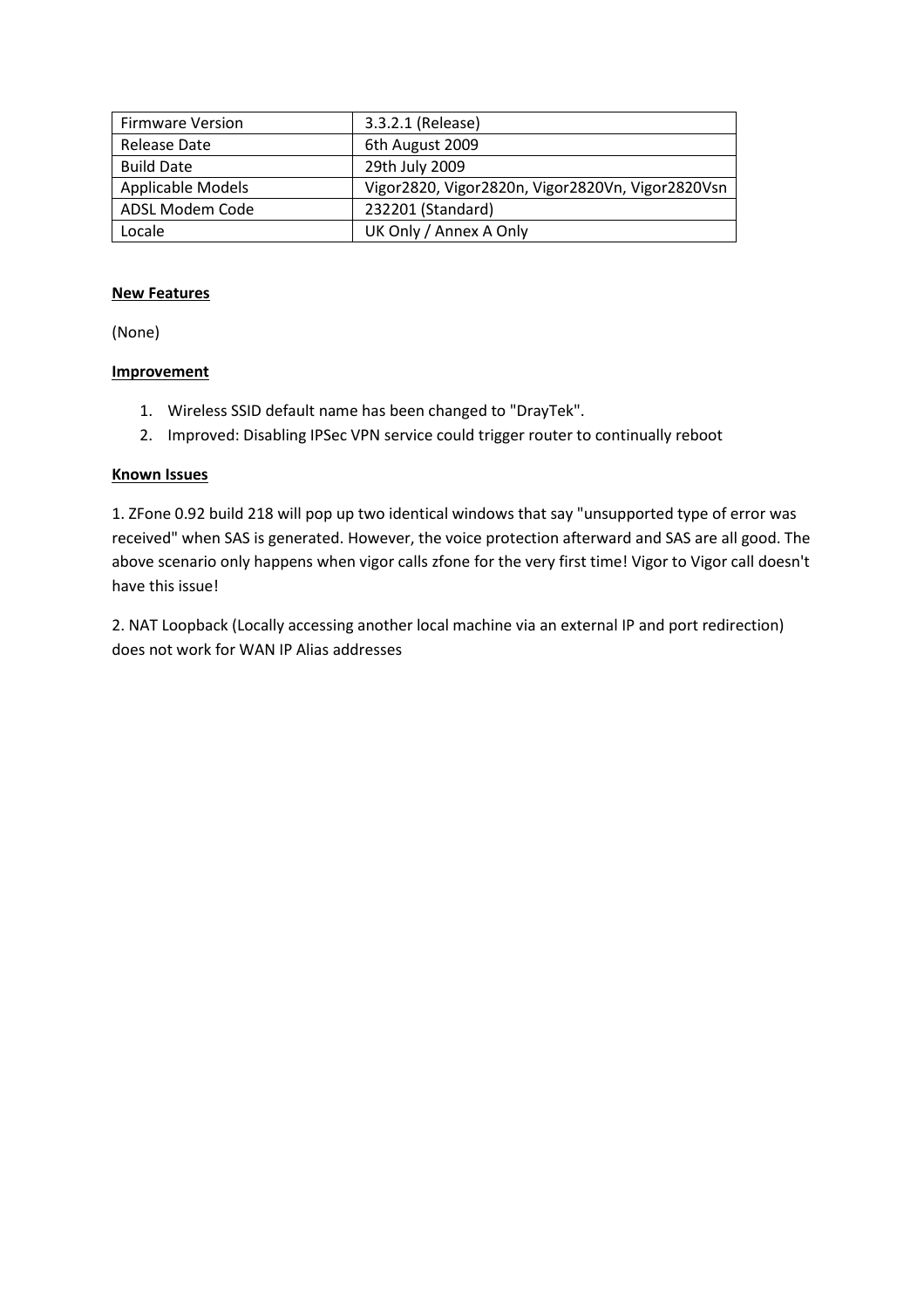| <b>Firmware Version</b> | 3.3.2 (Release)                                  |
|-------------------------|--------------------------------------------------|
| Release Date            | 4th August 2009                                  |
| <b>Build Date</b>       | 16th July 2009                                   |
| Applicable Models       | Vigor2820, Vigor2820n, Vigor2820Vn, Vigor2820Vsn |
| ADSL Modem Code         | 232201 (Standard)                                |
| Locale                  | UK Only / Annex A Only                           |

- 1. Support USB disk application (FTP/Samba).
- 2. Support wireless VLAN/SSID mapping function.
- 3. Support mirror port feature.
- 4. Support Secure Phone feature by using ZRTP+SRTP.
- 5. Support TwoCom DDNS services.
- 6. 3G modems drivers added for: Bandluxe C120/C170/C270, ZTE MF626/636, and support Option Icon new driver including Option 225 and HSUPA modem Sierra 881/885/888, Sony Ericsson MD300, XS Stick W12, D-Link DWM-652 modem).

# **Improvement**

- 1. Fixed: VPN DPD disconnect from remote side.
- 2. Fixed: DHCP server gives out invalid IP when subnet mask is not class C (255.255.255.0)
- 3. Improved: USB 3G stability for using P2P software.

# For VoIP

- 4. VoIP: Fixed issue that could cause reboot when using supplementary services.
- 5. VoIP: Fixed ISDN DTMF detection issue
- 6. VoIP: Fixed ISDN codec issue
- 7. Disabled Ralink 11n RDG (Reverse Direction Grant) function
- 8. Improved Wireless interoperability with Vigor AP700 when using WDS with WPA or WPA2 mode.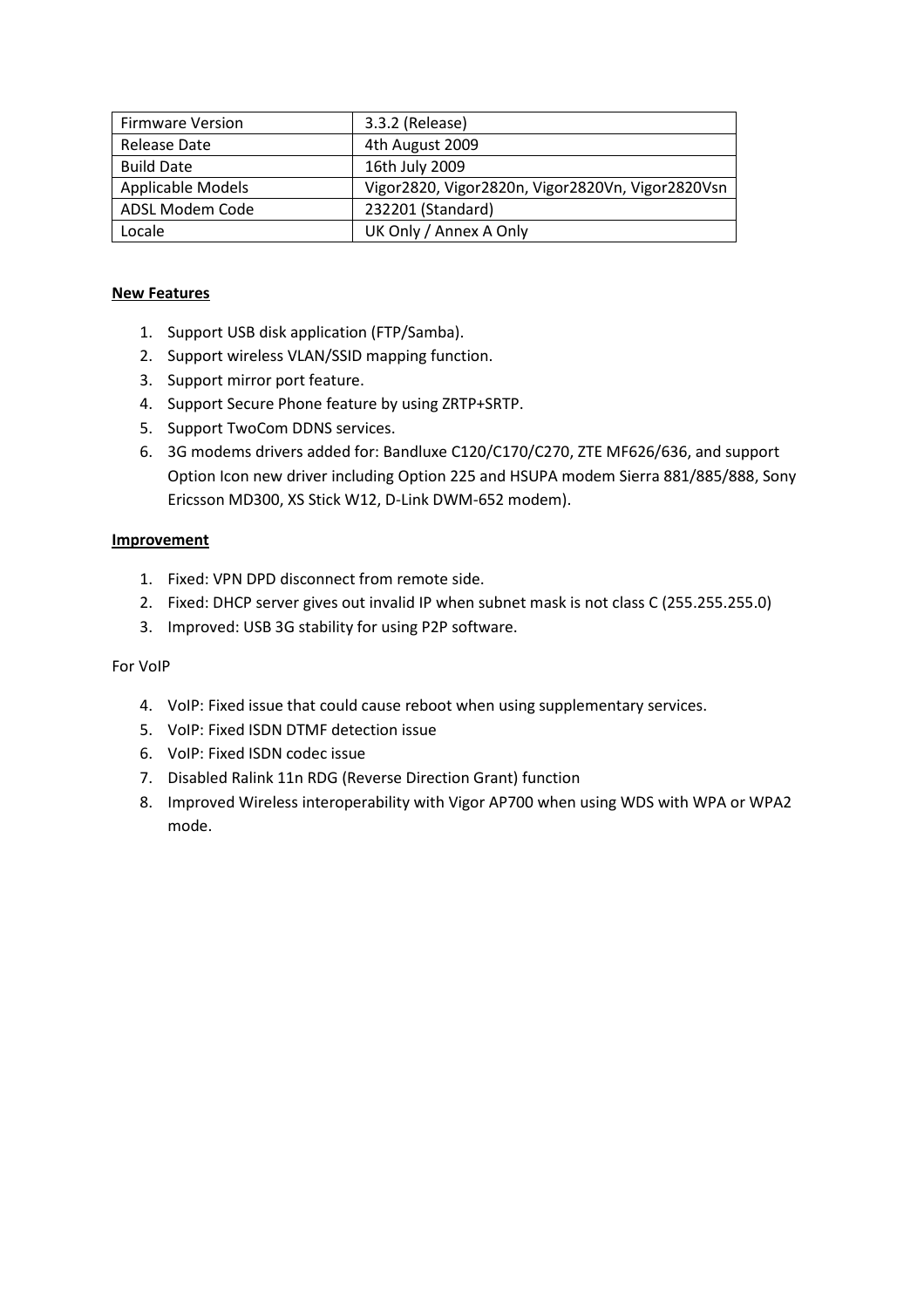| <b>Firmware Version</b> | 3.3.1.2 (Release)                                |  |
|-------------------------|--------------------------------------------------|--|
| Release Date            | 27th May 2009                                    |  |
| <b>Build Date</b>       | 12th May 2009                                    |  |
| Applicable Models       | Vigor2820, Vigor2820n, Vigor2820Vn, Vigor2820Vsn |  |
| ADSL Modem Code         | 232201 (Standard)                                |  |
| Locale                  | UK Only / Annex A Only                           |  |

1. Support ISDN function

# **Improvements**

VOIP

- 1. Add protect function for sending caller-ID with DTMF type for the character used is nonstandard
- 2. Add protection for SIP parser to prevent malicious UDP 5060 port attack
- 3. Add an enable/disable check box in VOIP regional
- 4. Add a telnet cmd "dtmftonepwr" for adjusting the power level of the DTMF tone sending PSTN switch
- 5. Support "ALL" interface in call barring
- 6. Support call pickup (when act as a caller)
- 7. Improved: Danube DSP FXS on/offhook detection by using MPS driver
- 8. Improved: Stability for FXO Port or PSTN Port ring detection
- 9. Corrected: RFC-2833 packet format
- 10. Corrected: SIP SUBSCRIBE message was missing "Contact" header
- 11. Corrected: VoIP can not change codec (driver layer)
- 12. Corrected: When a phone call is rejected (486 message), it still played a ring back tone
- 13. Corrected: DND exception list malfunctioning
- 14. Improved: SIP/SDP parser to handle complicated SDP content.
- 15. Improved: VOIP stability
- 16. Improved: Scenario where SIP ALG code for SIP client on WAN side is registered to SIP server on LAN side
- 17. Improved: Digit-Map function can use different prefix length but start with same digit rule.
- 18. Fixed: Problem of VoIP PSTN loopthrough in Phonebook and Digit Map

3G

- 19. Improved: 3G reconnect stability, backup mode
- 20. Corrected: unable to fetch 3G signal strength response
- 21. Support SonyEricsson MD300 modem. Skip CSQ signal check
- 22. Support Sierra 885/888 modem, DET-US3G5 modem, Cmotech D-50, and D-Link DWM-652 modem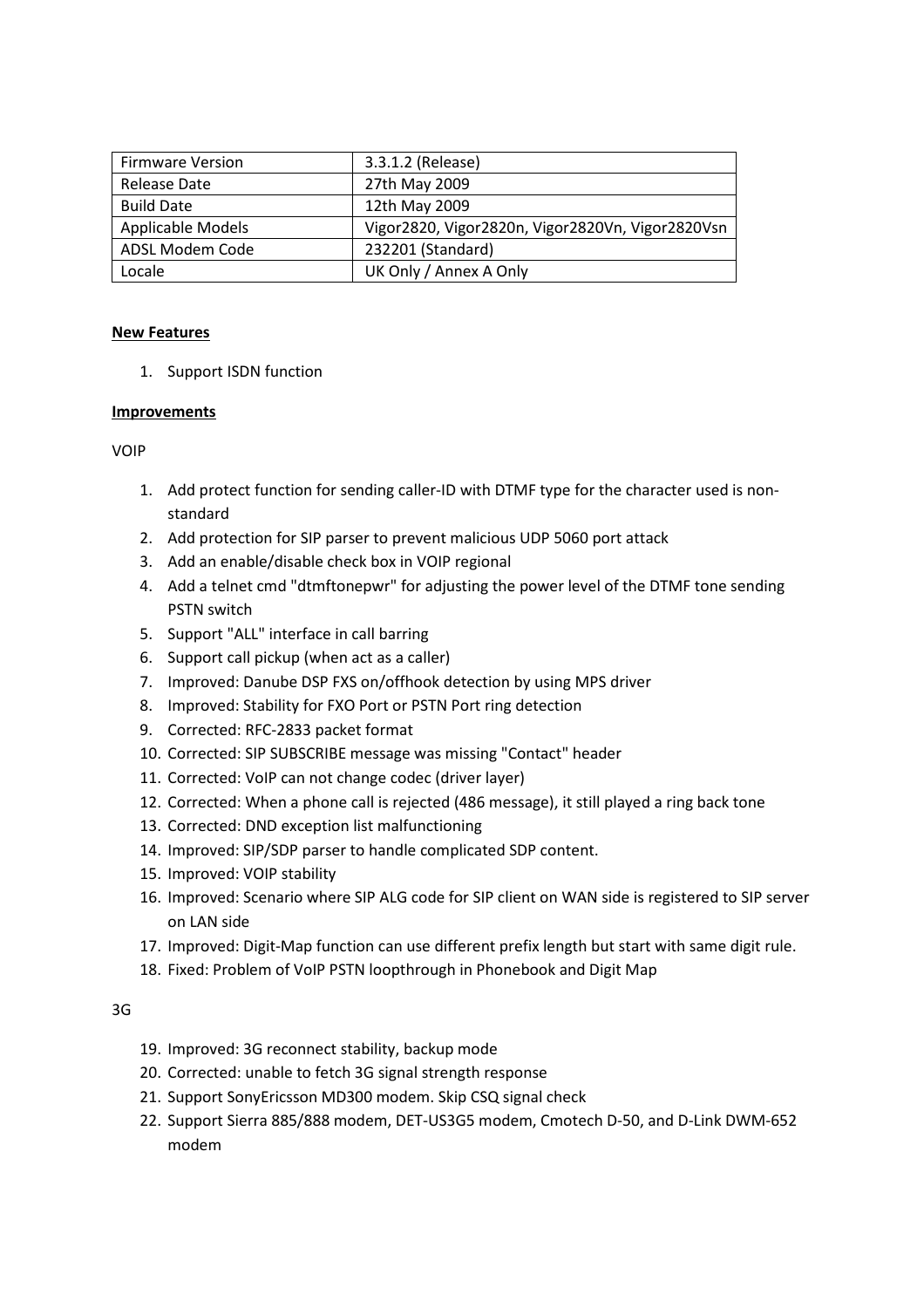#### WLAN

- 23. Wireless Set WPS client's default MAC address as 00-00-00-00-00-00 to avoid WUI display error
- 24. Fixed: Problem that wireless clients are unable to get IP address from DHCP

# **Others**

- 25. Corrected: IM-P2P can not block Vagaa application
- 26. Corrected: WAN2 status not compatible with syslog utility 4.X
- 27. Corrected: DDNS use WAN2 first fail.
- 28. Corrected: syslog can not sent out via VPN tunnel
- 29. Corrected: ways of handling DNS port reply packet (a non DNS answer packet)
- 30. Corrected: IM-P2P mail alert malfunctions
- 31. Improved: VPN mechanism to avoid sending unnecessary DPD echo/reply
- 32. Improved: FTP server (active mode upload)
- 33. Improved: NAT loop back for SSH and FTP service
- 34. Improved: handle protocol equal to zero packets
- 35. Improved: PPTP WAN mechanism
- 36. Improved: telnet command for flush nat portmaps; it maybe useful for some conditions portmapsetting –f
- 37. Fixed: access control function can't be disabled in Wireless LAN>>Access Control
- 38. Fixed: authentication failed with radius server: Vasco Middleware
- 39. Make telnet Call-log related command more robust to prevent reboot
- 40. Rearrange the telnet command with alphabet order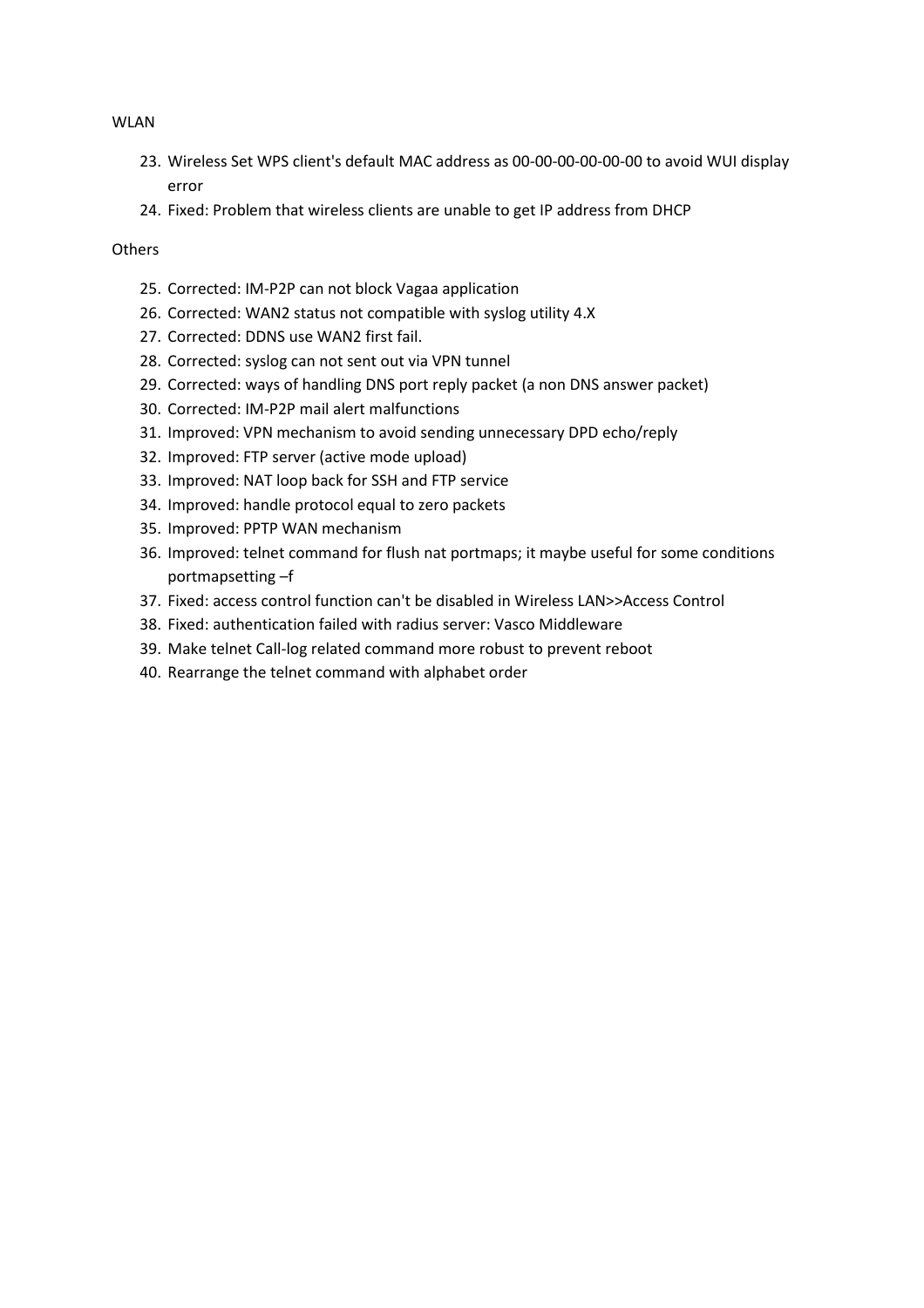| <b>Firmware Version</b>  | 3.3.0 (Release)                    |
|--------------------------|------------------------------------|
| Release Date             | 4th November 2008                  |
| <b>Applicable Models</b> | Vigor2820, Vigor2820n, Vigor2820Vn |
| ADSL Modem Code          | 211801 (Standard)                  |
| Locale                   | UK Only / Annex A Only             |

- 1. Support VPN IKE AES128/AES192/AES256 and MODP Group 14.
- 2. Support windows vista L2TP IPSec.
- 3. Support CSM (Content Security Management) and allow users to configure IM/P2P Filter
- 1. Profile, URL Content Filter Profile and Web Content Filter Profile.
- 4. Support new functions of Firewall such as specifying IM/P2P Filter profile, URL Content Filter profile and Web Content Filter profile for filtering.

- 1. Change the Wi-Fi SSID from \"default\" to \"DrayTek\".
- 2. Improve system stability by adjusting the stack size.
- 3. Improve the connection stability of 3G network.
- 4. Restore Specify Remote Node in VPN and Remote Access>>Remote Dial-In User page.
- 5. Corrected: VoIP call log cannot be displayed correctly by using telnet command.
- 6. Corrected: Caller ID cannot be displayed on the phone which is using DTMF mode to display it.
- 7. Corrected: Caller ID cannot be displayed normally for internal call.
- 8. Corrected: Potential reboot will be happened due to the buffer size.
- 9. Corrected: VoIP buffer leakage problem.
- 10. Corrected: PPTP interface cannot work normally.
- 11. Corrected: Modify IM/P2P signature for FeiDian Player.
- 12. Corrected: Port redirection cannot work while using WAN IP alias.
- 13. Corrected: Phone setting always uses the first SIP account as the default dial-out account.
- 14. Corrected: WAN IP cannot be reverted to factory default if True IP in NAT>>DMZ Host Setup is not enabled.
- 15. Corrected: Web configuration is not compatible with Firefox 3 version.
- 16. Corrected: The router will reboot due to VPN connection with fragmented packets.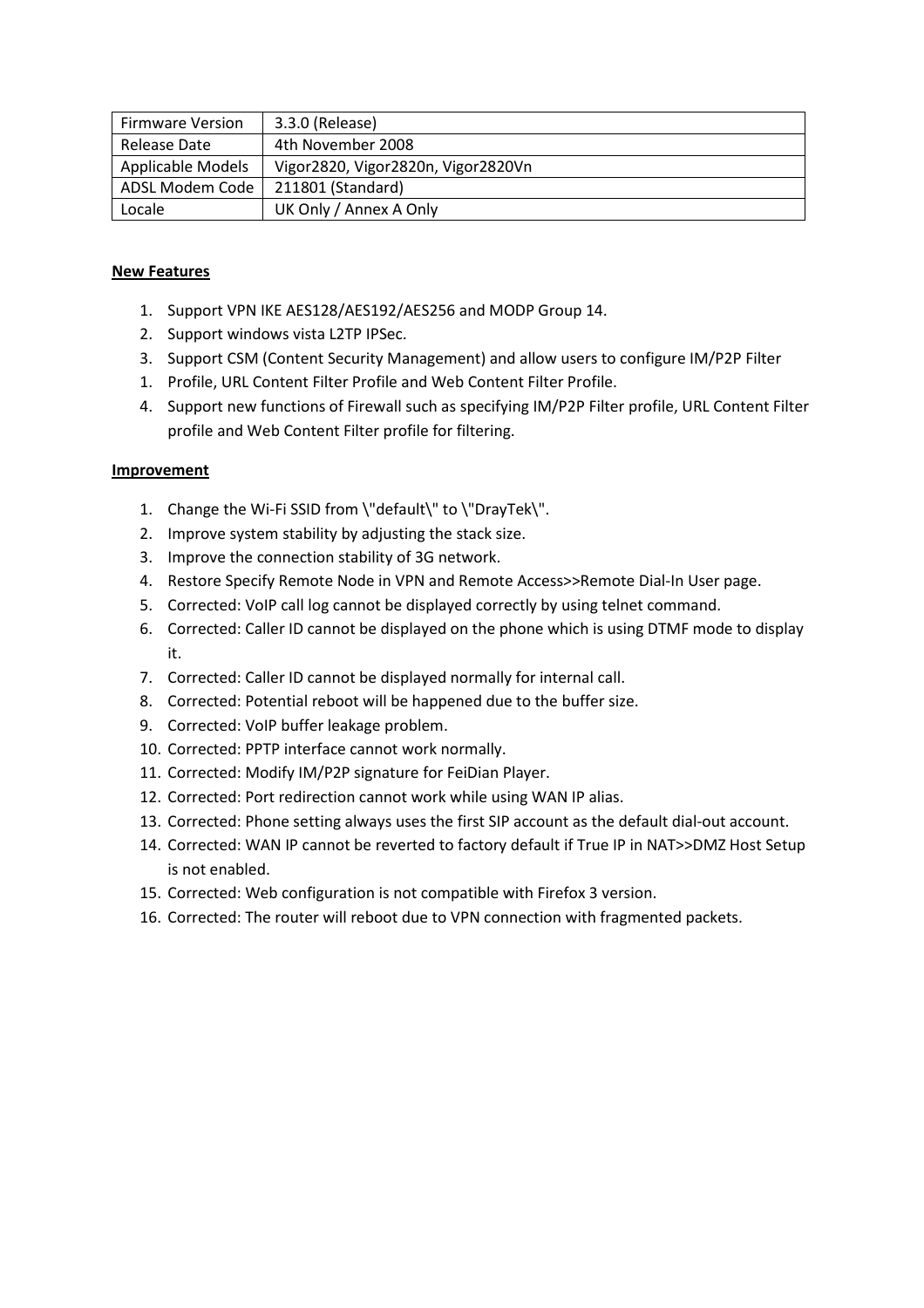| <b>Firmware Version</b>  | 3.2.1 (Release)                    |
|--------------------------|------------------------------------|
| Release Date             | 24th June 2008                     |
| <b>Applicable Models</b> | Vigor2820, Vigor2820n, Vigor2820Vn |
| ADSL Modem Code          | 211801 (Standard)                  |
| Locale                   | UK Only / Annex A Only             |

# **New Functions**

- 1. Support WAN IP Alias function for WAN2.
- 2. Support 802.1x for Wireless connection.
- 3. Add WAN Connection Detection function in WEB UI.
- 4. Support fixed SIP account when using Phone Book to dial out.

- 1. Correct VoIP passthrough issues.
- 2. Improve USB 3G modem function stability.
- 3. Improve ADSL interoperability.
- 4. Correct router reboot caused by Limewire Pro Mac version issue.
- 5. Correct unable to visit https port via WAN when disabling http server.
- 6. Correct VPN remote dial in not work when IP unnumber is enabled
- 7. Correct Digit map can't redial to PSTN line issue
- 8. Correct Improved WLAN compatibility
- 9. Correct IP routing related VPN issue.
- 10. Correct rebooting issue caused by nmap tool.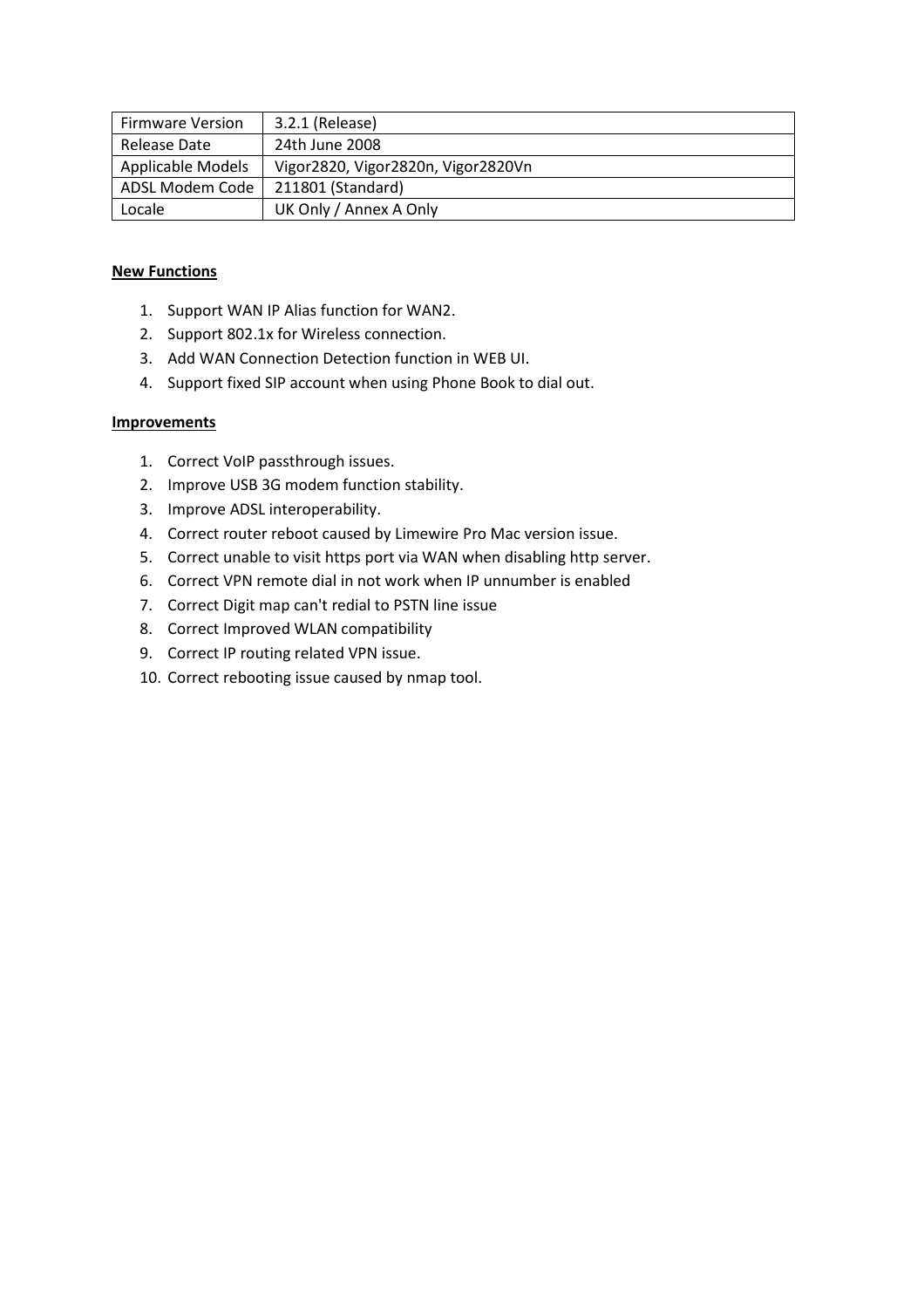| <b>Firmware Version</b> | 3.1.3 (Release)        |
|-------------------------|------------------------|
| Release Date            | 05th March 2008        |
| Applicable Models       | Vigor2820, Vigor2820n  |
| Locale                  | UK Only / Annex A Only |

# **New Functions**

1. Support USB 3G modem connectivity

- 1. Update Websense Surfcontrol settings
- 2. No reboot following telnet commands "wol up" & "mngt accesslist"
- 3. Update CSM signature for msn 8.1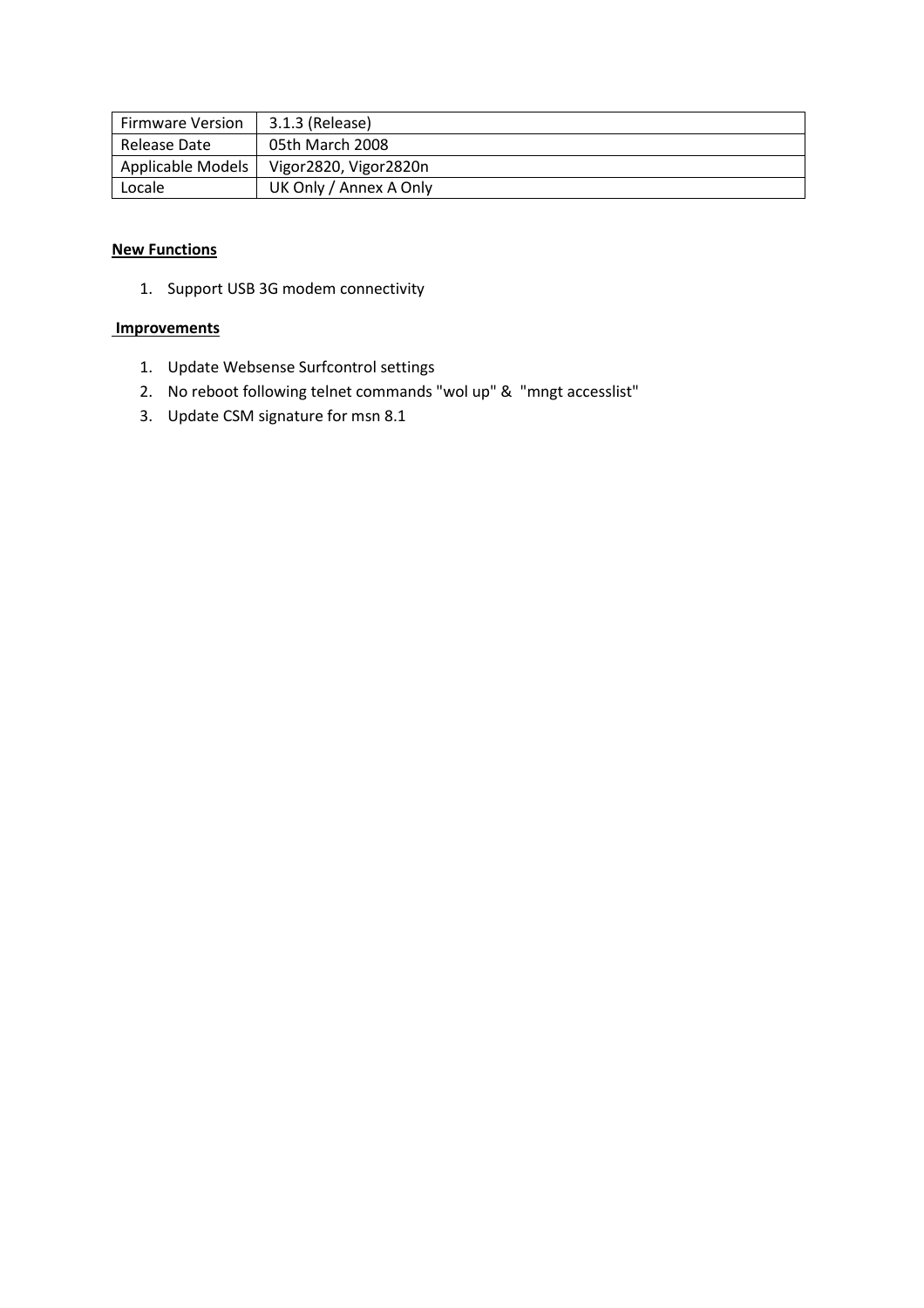| <b>Firmware Version</b> | 3.1.2 (Release)       |
|-------------------------|-----------------------|
| Release Date            | 16th January 2008     |
| Applicable Models       | Vigor2820, Vigor2820n |
| ADSL Modem Code         | 211801 A (Annex A)    |
| Locale                  | UK Only               |

# **New Functions**

- 1. Support wireless WDS function.
- 2. Add ADSL Annex\_M modulation mode.
- 3. Add traffic graph display options, now support daily/weekly display mode.

- 1. Improved QoS performance.
- 2. Improved wireless short coverage problem between Intel2200BG and Vigor2820n.